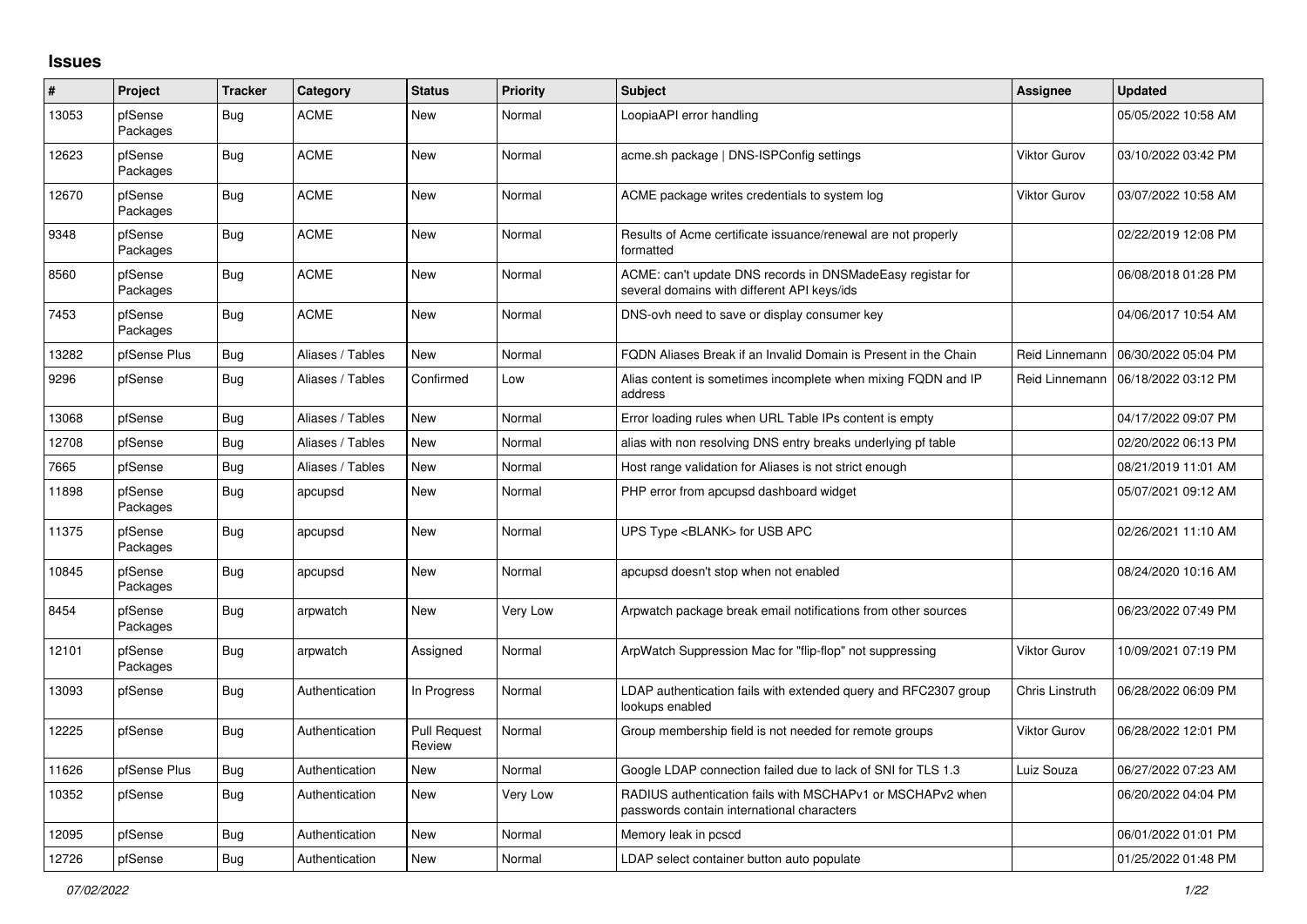| $\sharp$ | Project             | <b>Tracker</b> | Category         | <b>Status</b> | <b>Priority</b> | <b>Subject</b>                                                                                                                       | Assignee              | <b>Updated</b>      |
|----------|---------------------|----------------|------------------|---------------|-----------------|--------------------------------------------------------------------------------------------------------------------------------------|-----------------------|---------------------|
| 12715    | pfSense             | Bug            | Authentication   | New           | Normal          | Long system startup time when LDAP is configured and unavailable<br>during startup.                                                  | Christian<br>McDonald | 01/24/2022 05:50 AM |
| 12519    | pfSense             | Bug            | Authentication   | New           | Normal          | Fail authentication using special character in password via the LDAP<br>connector                                                    |                       | 11/12/2021 07:39 AM |
| 12283    | pfSense             | <b>Bug</b>     | Authentication   | New           | Normal          | LDAP/RADIUS authentication servers configuration does not allow<br>source IP address to be specified                                 |                       | 08/20/2021 01:15 AM |
| 10765    | pfSense             | <b>Bug</b>     | Authentication   | <b>New</b>    | Normal          | Ampersands in Idap_extended_query are escaped twice                                                                                  |                       | 09/02/2020 07:55 AM |
| 8087     | pfSense             | Bug            | Authentication   | New           | Normal          | Provide Calling-Station-ID to RADIUS backed VPN connections                                                                          |                       | 06/06/2020 05:36 AM |
| 5652     | pfSense             | <b>Bug</b>     | Authentication   | New           | Normal          | Radius IETF Class Group Assignment - Incorrect Standard                                                                              |                       | 08/13/2019 01:39 PM |
| 12767    | pfSense<br>Packages | Bug            | Avahi            | New           | Normal          | `Package radavahi-daemon does does not exist in current pfSense<br>version and it has been removed``` message on pfSense 2.7 restore |                       | 02/07/2022 11:28 AM |
| 9497     | pfSense<br>Packages | Bug            | AWS VPC          | New           | Normal          | AWS VPN Wizard: WebGUI times out.                                                                                                    |                       | 11/13/2019 10:07 AM |
| 9495     | pfSense<br>Packages | Bug            | <b>AWS VPC</b>   | New           | Normal          | AWS VPC VPN wizard produces incorrect config (SHA256 should be<br>SHA1)                                                              |                       | 08/19/2019 02:45 PM |
| 10900    | pfSense<br>Packages | Bug            | Backup           | Feedback      | Normal          | /packages/backup/backup.php?a=download&t=backup HTTP 504,<br>or Sends PHP Error Message as ASCII/Text file Named<br>pfsense.bak.tgz  |                       | 04/05/2022 01:51 AM |
| 11098    | pfSense<br>Packages | Bug            | Backup           | Feedback      | Normal          | Backup Files and Directories plugin crashes firewall if /root specified<br>as backup location                                        | Viktor Gurov          | 12/23/2021 10:45 AM |
| 13132    | pfSense             | Bug            | Backup / Restore | <b>New</b>    | Normal          | Two SSHDATA Sections in Restored Config Breaks Unit                                                                                  | Jim Pingle            | 06/29/2022 07:53 AM |
| 13289    | pfSense             | <b>Bug</b>     | Backup / Restore | <b>New</b>    | Low             | Attempting to restore a 0 byte "config.xml" prints an error that the file<br>cannot be read                                          |                       | 06/28/2022 12:01 PM |
| 12774    | pfSense             | Bug            | Backup / Restore | New           | Normal          | Picture widget image is not saved in backup                                                                                          |                       | 04/04/2022 04:48 AM |
| 1738     | pfSense             | Bug            | Backup / Restore | New           | Very Low        | Restore fails when username in backup is not matching                                                                                |                       | 12/11/2021 07:51 PM |
| 12249    | pfSense             | <b>Bug</b>     | Backup / Restore | <b>New</b>    | Normal          | HAProxy causing failed ACB backups                                                                                                   |                       | 11/15/2021 11:58 PM |
| 11110    | pfSense             | Bug            | Backup / Restore | New           | Normal          | Backup file should be checked before restoring a specific area                                                                       |                       | 12/05/2020 02:50 PM |
| 7757     | pfSense             | <b>Bug</b>     | Backup / Restore | New           | Normal          | Auto Config Backup fails to upload unless Default Gateway is up                                                                      |                       | 08/16/2019 12:47 PM |
| 8076     | pfSense             | Bug            | Backup / Restore | New           | Normal          | User can easily apply an unusable interface configuration after restore                                                              |                       | 08/14/2019 10:52 AM |
| 13114    | pfSense<br>Packages | <b>Bug</b>     | <b>BIND</b>      | Feedback      | Normal          | BIND calls rndc in rc stop when named is not running                                                                                 | <b>Stuart Wyatt</b>   | 05/04/2022 12:41 PM |
| 10445    | pfSense<br>Packages | <b>Bug</b>     | <b>BIND</b>      | Feedback      | Normal          | BIND crashed when added RPZ. rpz is not a master or slave zone.                                                                      |                       | 04/21/2022 12:40 PM |
| 10330    | pfSense<br>Packages | <b>Bug</b>     | <b>BIND</b>      | Feedback      | Normal          | BIND zone configuration displays wrong DS resource record with<br>inline DNSSEC signing enabled                                      |                       | 04/21/2022 12:40 PM |
| 11343    | pfSense<br>Packages | <b>Bug</b>     | <b>BIND</b>      | Feedback      | Low             | Invalid link to pfSense-pkg-bind changelog                                                                                           | Viktor Gurov          | 04/05/2022 08:12 AM |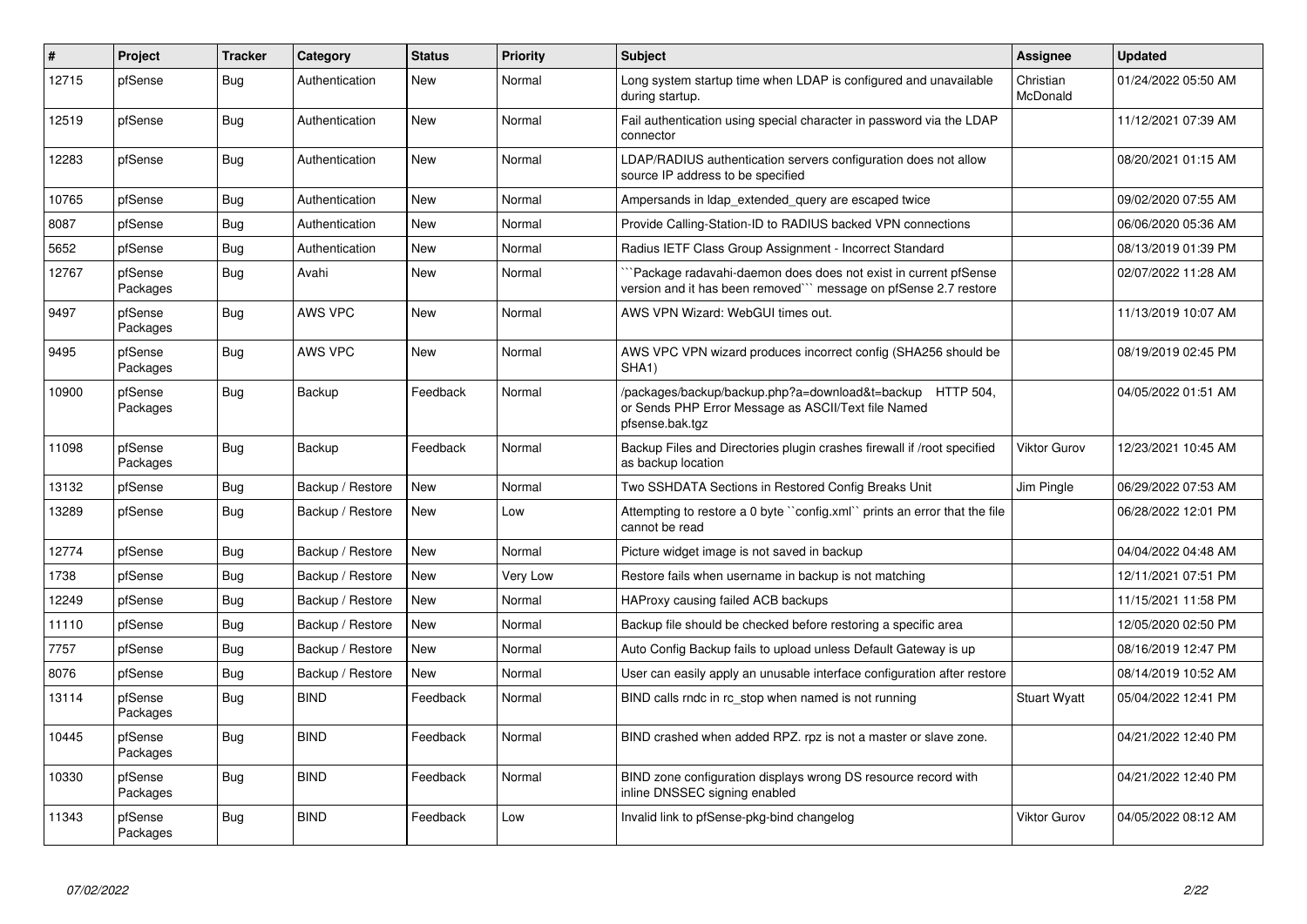| #     | Project             | <b>Tracker</b> | Category              | <b>Status</b>                 | <b>Priority</b> | Subject                                                                                                 | <b>Assignee</b>      | <b>Updated</b>      |
|-------|---------------------|----------------|-----------------------|-------------------------------|-----------------|---------------------------------------------------------------------------------------------------------|----------------------|---------------------|
| 12869 | pfSense<br>Packages | Bug            | <b>BIND</b>           | Feedback                      | Normal          | Bind DNS Package AAAA filtering Broken on new ZFS Installs                                              | Viktor Gurov         | 03/09/2022 12:38 PM |
| 10693 | pfSense<br>Packages | Bug            | <b>BIND</b>           | New                           | Normal          | pfSense Bind Zone Editor UI does not update zone serial number<br>when a change is made                 |                      | 09/01/2021 12:51 AM |
| 11563 | pfSense<br>Packages | Bug            | <b>BIND</b>           | New                           | High            | BIND GUI writes TXT records > 255 characters                                                            |                      | 02/27/2021 07:11 AM |
| 11074 | pfSense<br>Packages | Bug            | <b>BIND</b>           | New                           | Low             | bind Zone Settings Zones, Save button opens "Confirmation required<br>to save changes"                  |                      | 11/16/2020 11:08 AM |
| 10760 | pfSense<br>Packages | Bug            | <b>BIND</b>           | New                           | High            | pfSense BIND 9.14.12 server terminates due to assertion failure                                         |                      | 07/11/2020 04:53 PM |
| 8197  | pfSense<br>Packages | Bug            | <b>BIND</b>           | New                           | Normal          | BIND UI fails to properly update zone with inline DNSSEC signing<br>enabled                             |                      | 02/18/2019 05:23 PM |
| 13323 | pfSense             | Bug            | Captive Portal        | New                           | Normal          | Captive Portal breaks policy based routing for mac address bypassed<br>clients after upgrade to 22.05   | Kristof Provost      | 06/30/2022 09:46 AM |
| 13272 | pfSense             | Bug            | Captive Portal        | <b>Pull Request</b><br>Review | Very Low        | Voucher CSV output has leading space before voucher code                                                | Jim Pingle           | 06/28/2022 12:01 PM |
| 13215 | pfSense             | Bug            | <b>Captive Portal</b> | Assigned                      | Normal          | Allowed MAC/IP/Hostname traffic counts for authorized users                                             | Reid Linnemann       | 05/31/2022 05:31 PM |
| 13226 | pfSense             | Bug            | Captive Portal        | Confirmed                     | Normal          | Captive Portal doesn't disconnect established OpenVPN link                                              | Reid Linnemann       | 05/30/2022 10:38 AM |
| 12730 | pfSense             | Bug            | Captive Portal        | <b>New</b>                    | Normal          | RADIUS accounting does not work if WAN is down                                                          |                      | 01/26/2022 05:13 AM |
| 12648 | pfSense             | Bug            | Captive Portal        | New                           | Normal          | Undocumented variables 'listenporthttp' and 'listenporthttps'                                           |                      | 12/28/2021 10:44 AM |
| 12357 | pfSense             | Bug            | Captive Portal        | <b>New</b>                    | Normal          | Captive Portal popup Logout button loads full login page in popup<br>when clicked                       |                      | 10/27/2021 12:10 PM |
| 12467 | pfSense             | Bug            | Captive Portal        | <b>New</b>                    | Normal          | CP error on client disconnect after reboot                                                              |                      | 10/17/2021 05:35 AM |
| 7553  | pfSense             | Bug            | Captive Portal        | Confirmed                     | Very Low        | Captive portal on a parent interface blocks traffic on VLAN interfaces<br>too                           |                      | 08/19/2018 03:15 PM |
| 1675  | pfSense             | <b>Bug</b>     | Captive Portal        | New                           | Normal          | Captive portal logout problems with pop-up blockers.                                                    | <b>Jared Dillard</b> | 03/28/2016 01:37 PM |
| 5658  | pfSense             | <b>Bug</b>     | Captive Portal        | Confirmed                     | Low             | Files with the same name cannot be uploaded to multiple captive<br>portal zones                         |                      | 12/18/2015 07:19 PM |
| 13110 | pfSense             | Bug            | CARP                  | <b>New</b>                    | Very Low        | changing CARP VIP address does not update outbound NAT<br>interface IP                                  |                      | 05/03/2022 02:52 PM |
| 8100  | pfSense             | Bug            | CARP                  | New                           | Normal          | pfsync Initially Deletes States on Primary for Connections Established<br>through Secondary             | Luiz Souza           | 02/08/2022 12:59 PM |
| 5849  | pfSense             | <b>Bug</b>     | CARP                  | New                           | Normal          | Routing fail on CARP IPsec                                                                              |                      | 12/18/2021 04:41 PM |
| 8567  | pfSense             | Bug            | CARP                  | New                           | Normal          | Using IPv6 VIP alias for services may affect CARP IPv6 VIP work                                         |                      | 06/12/2018 01:26 PM |
| 8566  | pfSense             | <b>Bug</b>     | CARP                  | New                           | Normal          | Wrong IPv6 source in NS request in case using of IPv6 alias                                             |                      | 06/12/2018 01:26 PM |
| 7648  | pfSense             | <b>Bug</b>     | CARP                  | New                           | Very Low        | SPAN ports on an interface renders CARP HA inoperative                                                  |                      | 06/14/2017 09:19 PM |
| 4845  | pfSense             | <b>Bug</b>     | CARP                  | Confirmed                     | High            | CARP preemption doesn't switch to backup where connectivity<br>between systems is lost but not NIC link |                      | 07/28/2015 07:55 AM |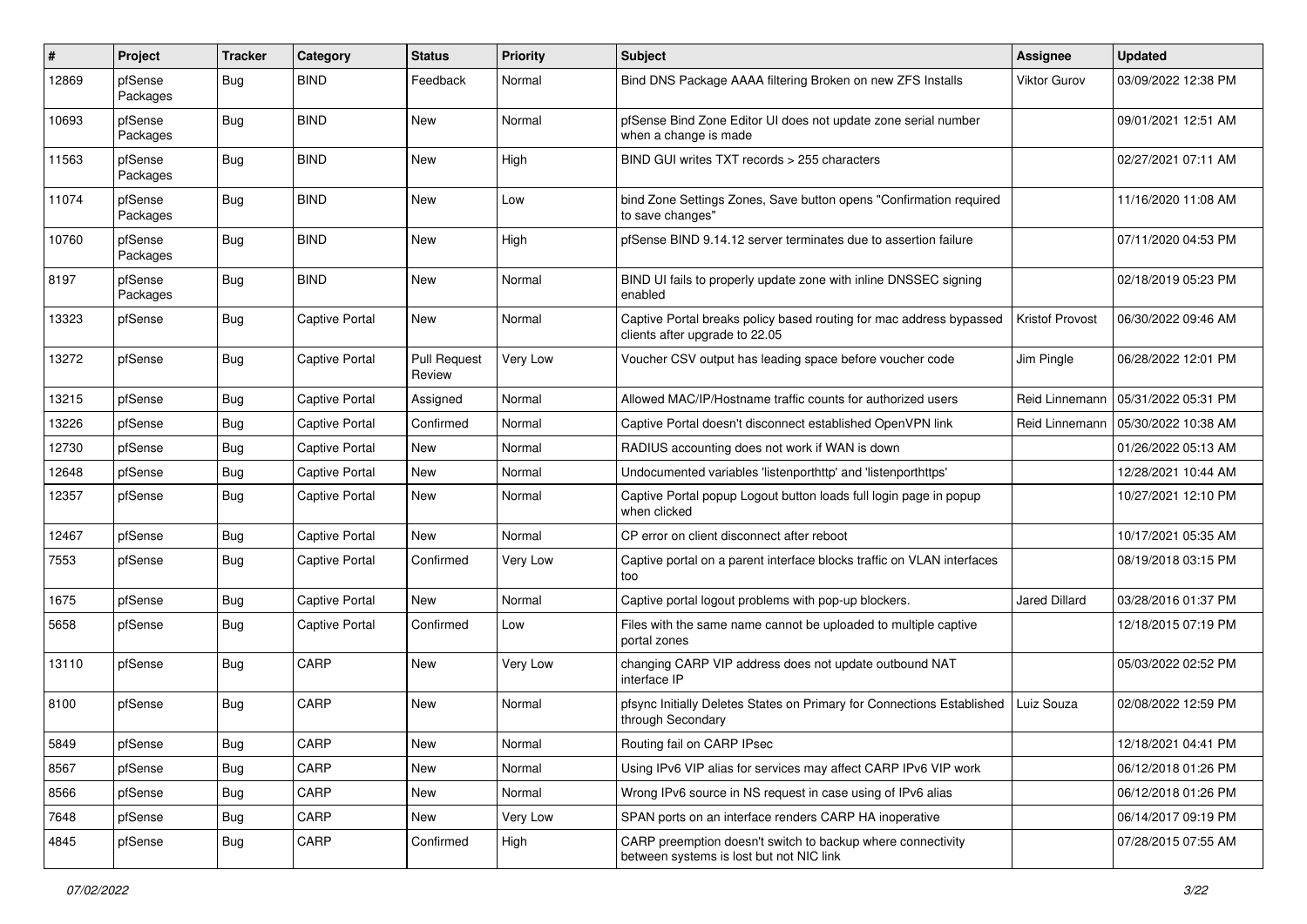| #     | Project             | <b>Tracker</b> | Category                 | <b>Status</b>                 | <b>Priority</b> | Subject                                                                                          | <b>Assignee</b>      | <b>Updated</b>      |
|-------|---------------------|----------------|--------------------------|-------------------------------|-----------------|--------------------------------------------------------------------------------------------------|----------------------|---------------------|
| 12737 | pfSense             | <b>Bug</b>     | Certificates             | New                           | Normal          | CApath is not defined by default in curl                                                         |                      | 06/28/2022 12:01 PM |
| 12894 | pfSense Plus        | <b>Bug</b>     | Certificates             | <b>New</b>                    | Low             | duplicating freshly created certificates through refreshing                                      |                      | 03/03/2022 02:35 PM |
| 11203 | pfSense             | Bug            | Certificates             | New                           | Normal          | certificate manager very slow                                                                    |                      | 12/31/2020 11:57 AM |
| 9889  | pfSense             | <b>Bug</b>     | Certificates             | New                           | Very Low        | CRL check for Intermediate CA CRLs fails                                                         | Jim Pingle           | 11/08/2019 11:03 AM |
| 7289  | pfSense             | <b>Bug</b>     | Certificates             | <b>New</b>                    | Low             | Generating 4096bit Certificate                                                                   |                      | 08/14/2019 09:56 AM |
| 13288 | pfSense             | <b>Bug</b>     | Configuration<br>Backend | New                           | Normal          | Encode FreeRADIUS Custom Options                                                                 |                      | 06/20/2022 10:36 AM |
| 12483 | pfSense             | <b>Bug</b>     | Configuration<br>Backend | <b>New</b>                    | Normal          | GUI creates inconsistent config.xml                                                              |                      | 10/23/2021 06:48 AM |
| 10833 | pfSense             | <b>Bug</b>     | Configuration<br>Backend | <b>New</b>                    | Normal          | unbound exits on configuration error when link status flaps on LAN<br>interface                  |                      | 08/13/2020 11:53 PM |
| 6398  | pfSense             | <b>Bug</b>     | Configuration<br>Backend | New                           | Normal          | If config cannot be loaded due to corruption or bug, it isn't handled<br>gracefully (just stops) |                      | 08/13/2019 01:23 PM |
| 13258 | pfSense             | <b>Bug</b>     | Console Menu             | <b>Pull Request</b><br>Review | Low             | secret menu option 100                                                                           | Jim Pingle           | 06/28/2022 12:01 PM |
| 13249 | pfSense             | <b>Bug</b>     | Console Menu             | New                           | Normal          | Running playback comands multiple times results in PHP error                                     |                      | 06/06/2022 07:02 AM |
| 11970 | pfSense<br>Packages | <b>Bug</b>     | Coreboot                 | New                           | Normal          | Netgate Firmware Upgrade Doesn't Work on XG-2758                                                 |                      | 04/21/2022 12:39 PM |
| 13074 | pfSense Plus        | <b>Bug</b>     | Cryptographic<br>Modules | <b>New</b>                    | Normal          | AES-GCM with SafeXcel on Netgate 2100 causes MBUF overload                                       |                      | 06/12/2022 11:14 AM |
| 13325 | pfSense Plus        | <b>Bug</b>     | Dashboard                | <b>New</b>                    | Normal          | System Information Widget Reloading                                                              |                      | 06/30/2022 12:00 PM |
| 12673 | pfSense             | Bug            | Dashboard                | <b>Pull Request</b><br>Review | Normal          | Firewall Logs Widget fails to update at intervals below 5 seconds.                               | <b>Viktor Gurov</b>  | 06/28/2022 12:01 PM |
| 7113  | pfSense             | <b>Bug</b>     | Dashboard                | <b>New</b>                    | Normal          | Interface name in Traffic Graphs                                                                 |                      | 12/31/2021 05:40 PM |
| 11759 | pfSense             | <b>Bug</b>     | Dashboard                | New                           | Normal          | Traffic graphs on dashboard double upload on pppoe links                                         |                      | 12/30/2021 04:00 AM |
| 7387  | pfSense             | <b>Bug</b>     | Dashboard                | New                           | Low             | New Traffic Graph in dashboard resets inverted view to normal view                               | <b>Jared Dillard</b> | 12/11/2021 08:14 PM |
| 9353  | pfSense             | <b>Bug</b>     | Dashboard                | <b>New</b>                    | Low             | PHPSession errors from limited access to dashboard and widgets                                   |                      | 10/06/2020 09:31 AM |
| 7788  | pfSense             | Bug            | Dashboard                | New                           | Low             | Irregular updating of widgets like cpu/uptime on system widget.                                  |                      | 08/21/2019 09:03 AM |
| 7857  | pfSense             | <b>Bug</b>     | Dashboard                | New                           | Very Low        | Interfaces Widget U/I fails to wrap IPV6 addresses when the string is<br>too wide for the widget |                      | 08/13/2019 09:15 AM |
| 9677  | pfSense             | <b>Bug</b>     | Dashboard                | New                           | Normal          | Dashboard hangs when widget needs data from a remote host which<br>is down                       |                      | 08/13/2019 09:15 AM |
| 8157  | pfSense             | <b>Bug</b>     | Dashboard                | New                           | Very Low        | Traffic Graph clutter from time to time                                                          |                      | 12/03/2017 06:40 AM |
| 3411  | pfSense             | Bug            | Dashboard                | New                           | Low             | Interfaces and statistics dashboard widgets very slow with large<br>numbers of interfaces        |                      | 01/24/2014 02:09 AM |
| 12959 | pfSense             | <b>Bug</b>     | DHCP (IPv4)              | Feedback                      | Normal          | dhcplease process wrongly update host file if client-hostname is<br>empty                        |                      | 07/01/2022 09:10 AM |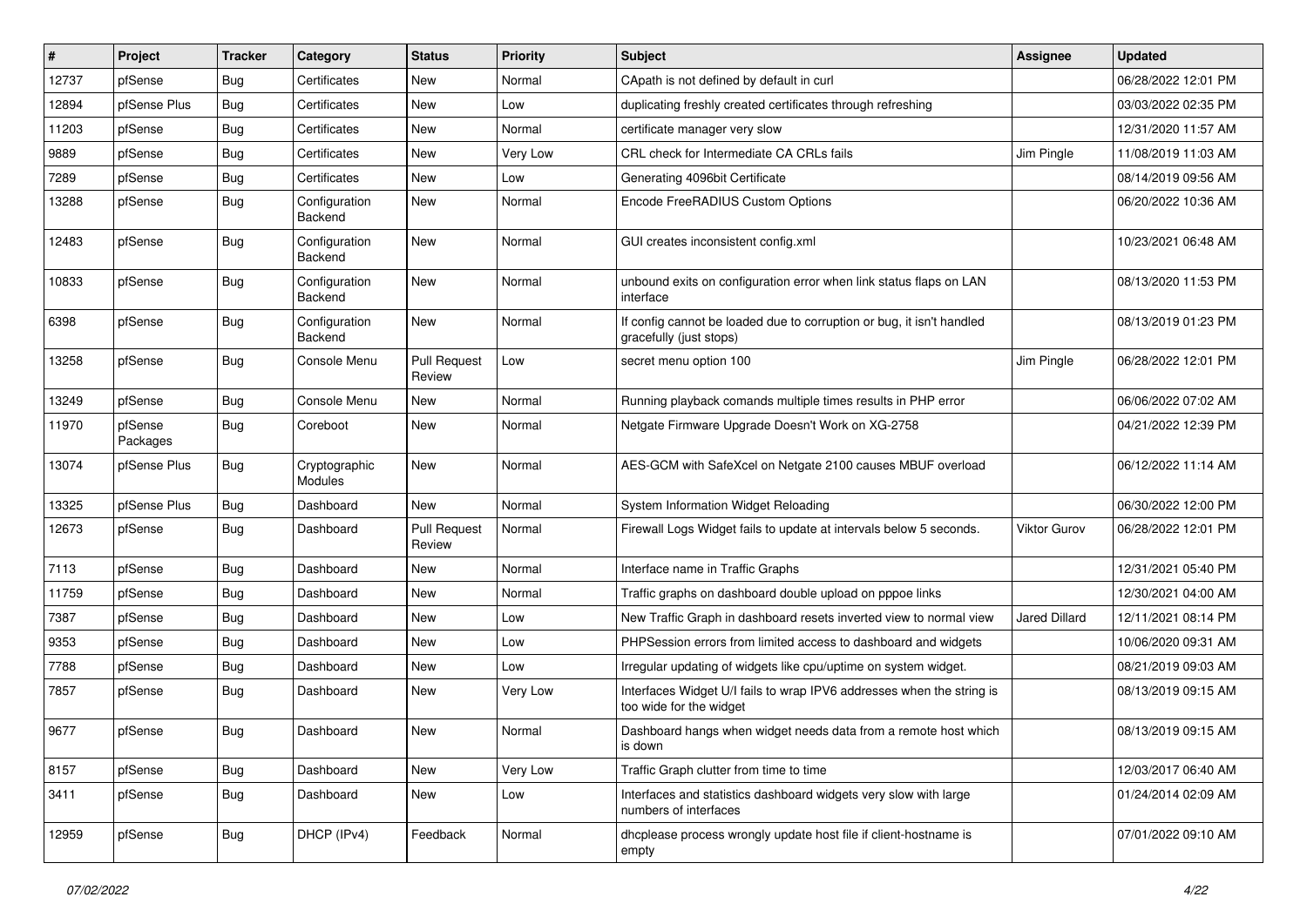| ∦     | Project | <b>Tracker</b> | Category    | <b>Status</b>                 | Priority | <b>Subject</b>                                                                                     | <b>Assignee</b>      | <b>Updated</b>      |
|-------|---------|----------------|-------------|-------------------------------|----------|----------------------------------------------------------------------------------------------------|----------------------|---------------------|
| 13321 | pfSense | <b>Bug</b>     | DHCP (IPv4) | <b>Pull Request</b><br>Review | Normal   | dhcpleases handles duplicate hostnames incorrectly                                                 |                      | 06/30/2022 07:06 AM |
| 13273 | pfSense | <b>Bug</b>     | DHCP (IPv4) | New                           | Normal   | dhclient can use conflicting recorded leases                                                       |                      | 06/14/2022 11:07 AM |
| 13263 | pfSense | <b>Bug</b>     | DHCP (IPv4) | <b>New</b>                    | Low      | Deleting a static DHCP entry when the related IP is not in the arp<br>table spams the log          |                      | 06/10/2022 11:18 AM |
| 13217 | pfSense | <b>Bug</b>     | DHCP (IPv4) | <b>New</b>                    | Normal   | dhclient using default pid file location which does not exist                                      | <b>Viktor Gurov</b>  | 05/26/2022 08:09 AM |
| 4451  | pfSense | <b>Bug</b>     | DHCP (IPv4) | New                           | Low      | Status DHCP Leases shows double entries for static entries without<br>IP address                   | <b>Phillip Davis</b> | 05/21/2022 04:55 PM |
| 12922 | pfSense | <b>Bug</b>     | DHCP (IPv4) | <b>New</b>                    | Normal   | Classless static routes received on DHCP WAN can override chosen<br>default gateway                |                      | 03/28/2022 10:08 AM |
| 8179  | pfSense | <b>Bug</b>     | DHCP (IPv4) | Feedback                      | Normal   | Incorrect reverse DNS zone in DHCP server config for<br>non-octet-aligned subnet mask              | Renato Botelho       | 02/09/2022 11:17 PM |
| 12070 | pfSense | <b>Bug</b>     | DHCP (IPv4) | <b>New</b>                    | Low      | <b>VLANO for WAN DHCP</b>                                                                          |                      | 12/23/2021 04:31 PM |
| 6362  | pfSense | <b>Bug</b>     | DHCP (IPv4) | Confirmed                     | Normal   | DHCP Client ID not used                                                                            |                      | 07/09/2021 06:30 AM |
| 12067 | pfSense | <b>Bug</b>     | DHCP (IPv4) | New                           | Very Low | <b>DHCP Monitoring Statistics Error</b>                                                            |                      | 06/21/2021 08:39 AM |
| 3771  | pfSense | <b>Bug</b>     | DHCP (IPv4) | <b>New</b>                    | Normal   | Webinterface and dhcpdcrashes with 500+ static leases                                              |                      | 08/21/2019 09:26 AM |
| 8614  | pfSense | <b>Bug</b>     | DHCP (IPv4) | New                           | Normal   | Cannot remove Additional BOOTP/DHCP Options                                                        |                      | 08/21/2019 09:15 AM |
| 7172  | pfSense | <b>Bug</b>     | DHCP (IPv4) | <b>New</b>                    | Normal   | Sorting by hostname in Services > DHCP Server > LAN should be<br>"natural" (alphanumeric friendly) |                      | 08/20/2019 03:47 PM |
| 9343  | pfSense | <b>Bug</b>     | DHCP (IPv4) | <b>New</b>                    | Normal   | diag_arp.php times out with large DHCPD leases table                                               |                      | 08/14/2019 01:19 PM |
| 4061  | pfSense | <b>Bug</b>     | DHCP (IPv4) | Confirmed                     | Normal   | dhcpd doesn't send client-hostname to peer, breaking DHCP lease<br>registrations w/HA              |                      | 02/24/2017 08:58 PM |
| 3404  | pfSense | <b>Bug</b>     | DHCP (IPv4) | <b>New</b>                    | Normal   | DHCP Server Fails to Start on Interfaces that are Slow to Come<br><b>Online During Boot</b>        |                      | 02/11/2014 05:09 PM |
| 13253 | pfSense | <b>Bug</b>     | DHCP (IPv6) | <b>New</b>                    | Normal   | 'dhcp6c' is not restarted when applying settings when multiple<br>WANs are configured for DHCP6    |                      | 06/28/2022 12:01 PM |
| 12947 | pfSense | <b>Bug</b>     | DHCP (IPv6) | <b>Pull Request</b><br>Review | Normal   | DHCP6 client does not take any action if the interface IPv6 address<br>changes during renewal      |                      | 06/28/2022 12:01 PM |
| 13237 | pfSense | <b>Bug</b>     | DHCP (IPv6) | <b>New</b>                    | Normal   | dhcp6c script cannot be executed safely                                                            |                      | 06/01/2022 11:20 AM |
| 9136  | pfSense | <b>Bug</b>     | DHCP (IPv6) | New                           | High     | IPv6 Tracking Interfaces Lose IPv6 Address in Certain Cases                                        |                      | 04/21/2022 12:39 PM |
| 7138  | pfSense | <b>Bug</b>     | DHCP (IPv6) | Assigned                      | Normal   | Pfsense wide dhcpv6 client doesn't recognise ifid statement                                        |                      | 04/21/2022 12:39 PM |
| 12823 | pfSense | Bug            | DHCP (IPv6) | New                           | Normal   | Multiple DHCP6 WAN connections PPPoE interface 'defached' status                                   |                      | 02/18/2022 05:39 AM |
| 6691  | pfSense | <b>Bug</b>     | DHCP (IPv6) | New                           | Normal   | dhcp6c quits after only two tries if no response was received                                      |                      | 12/07/2020 04:25 PM |
| 6051  | pfSense | Bug            | DHCP (IPv6) | New                           | Normal   | DHCPv6 Client Failure for additional WAN Address causes<br>2-seconds-service-restart-loop          |                      | 12/03/2020 01:08 AM |
| 10714 | pfSense | <b>Bug</b>     | DHCP (IPv6) | New                           | Normal   | radvd only gives out the prefix of the "first" IPv6 address of an<br>interface                     |                      | 10/06/2020 01:03 PM |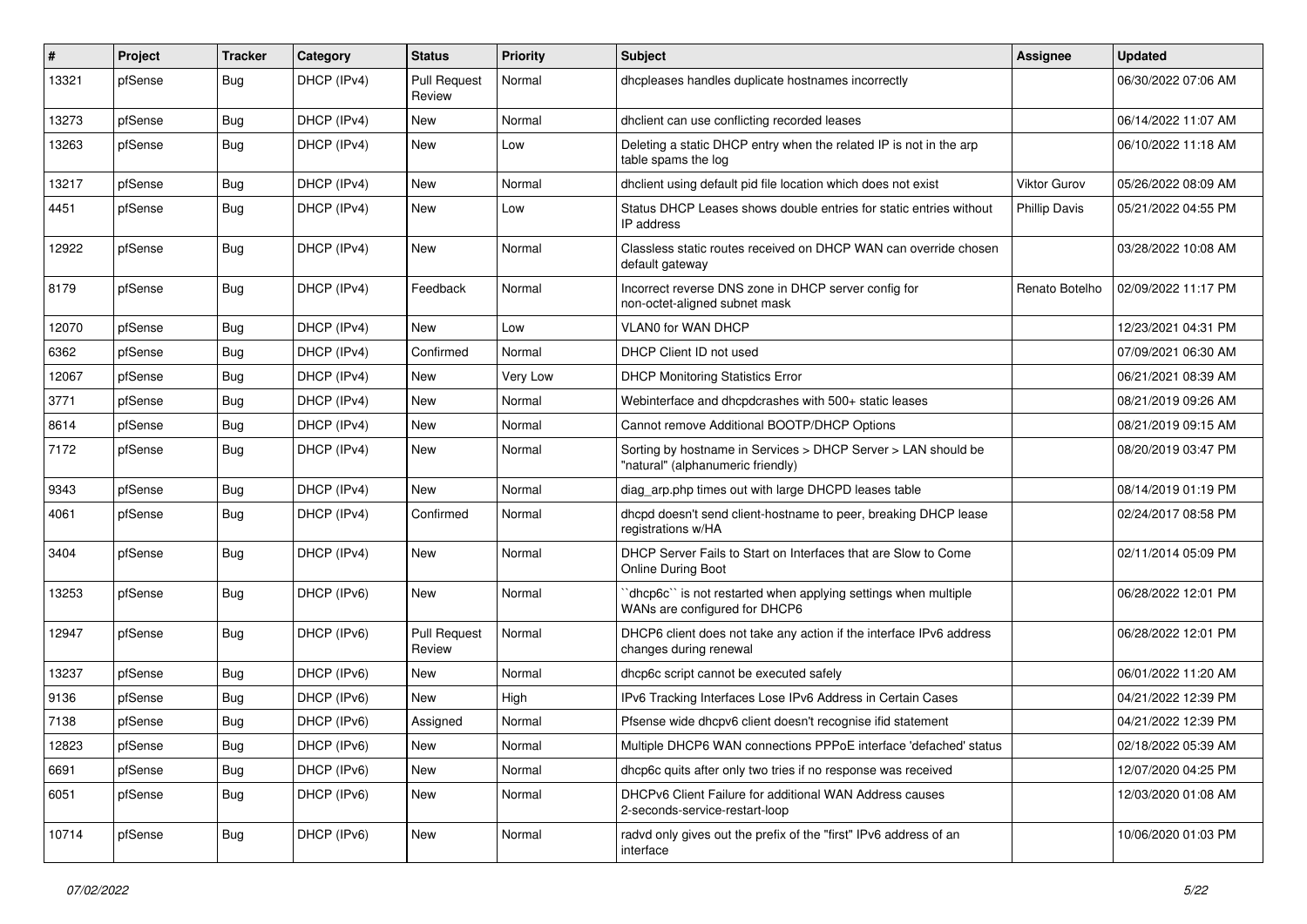| $\vert$ # | Project | <b>Tracker</b> | Category             | <b>Status</b>                 | Priority | <b>Subject</b>                                                                                                                | Assignee           | <b>Updated</b>      |
|-----------|---------|----------------|----------------------|-------------------------------|----------|-------------------------------------------------------------------------------------------------------------------------------|--------------------|---------------------|
| 10822     | pfSense | Bug            | DHCP (IPv6)          | New                           | Normal   | Deprecated IPv6 prefix won't be announced as deprecated to clients                                                            |                    | 08/10/2020 09:23 AM |
| 6873      | pfSense | Bug            | DHCP (IPv6)          | <b>New</b>                    | Low      | radvd - Too many addresses in RDNSS section when previously<br>using DHCPv6                                                   | Dominic<br>McKeown | 06/06/2018 10:45 AM |
| 7821      | pfSense | <b>Bug</b>     | DHCP (IPv6)          | New                           | Normal   | GIF does not support broadcast                                                                                                |                    | 08/29/2017 10:50 AM |
| 7734      | pfSense | Bug            | DHCP (IPv6)          | <b>New</b>                    | Normal   | Using opton ia pd0 does not renew prefix and prefix get dropped                                                               |                    | 07/31/2017 03:46 AM |
| 12508     | pfSense | Bug            | <b>DHCP Relay</b>    | <b>New</b>                    | Normal   | DHCP Relay over VPN                                                                                                           |                    | 11/06/2021 11:25 AM |
| 11149     | pfSense | <b>Bug</b>     | <b>DHCP Relay</b>    | <b>New</b>                    | Normal   | DHCP relay won't start with DHCP server behind gateway                                                                        |                    | 03/22/2021 05:13 AM |
| 10715     | pfSense | <b>Bug</b>     | <b>DHCP Relav</b>    | <b>New</b>                    | Normal   | DHCPv6 relay always uses the "first" IPv6 address of an interface                                                             |                    | 06/29/2020 05:01 AM |
| 4680      | pfSense | Bug            | <b>DHCP Relay</b>    | New                           | Normal   | DHCP relay does not work with DHCP server on other end of<br>OpenVPN tunnel                                                   |                    | 05/05/2015 06:55 PM |
| 12757     | pfSense | <b>Bug</b>     | Diagnostics          | <b>Pull Request</b><br>Review | Very Low | Clean up /etc/inc/filter.inc use of pfctl -F                                                                                  |                    | 06/28/2022 12:01 PM |
| 3796      | pfSense | <b>Bug</b>     | Diagnostics          | Confirmed                     | Normal   | States summary fails and is very slow with large state tables                                                                 |                    | 12/11/2021 08:03 PM |
| 7848      | pfSense | Bug            | Diagnostics          | New                           | Low      | NDP Table Sort by Expiration Error                                                                                            |                    | 08/26/2019 02:56 PM |
| 7590      | pfSense | <b>Bug</b>     | Diagnostics          | New                           | Normal   | diag edit do not save when nothing to sae (in directory browse view)                                                          |                    | 05/20/2017 05:04 PM |
| 7589      | pfSense | <b>Bug</b>     | Diagnostics          | <b>New</b>                    | Normal   | diag edit.php old print info box                                                                                              |                    | 05/20/2017 05:02 PM |
| 7329      | pfSense | <b>Bug</b>     | <b>DNS Forwarder</b> | New                           | Low      | <b>DHCP Not Updating DNS</b>                                                                                                  |                    | 01/21/2022 09:16 PM |
| 13254     | pfSense | <b>Bug</b>     | <b>DNS Resolver</b>  | <b>New</b>                    | Normal   | DNS resolver does not update "unbound.conf" file during link down<br>events                                                   |                    | 06/28/2022 12:01 PM |
| 12612     | pfSense | <b>Bug</b>     | <b>DNS Resolver</b>  | New                           | Normal   | DNS Resolver is restarted during every "rc.newwanip" event                                                                    |                    | 06/28/2022 12:01 PM |
| 5413      | pfSense | <b>Bug</b>     | <b>DNS Resolver</b>  | Confirmed                     | High     | Incorrect Handling of Unbound Resolver [service restarts, cache loss,<br>DNS service interruption]                            |                    | 06/19/2022 11:11 PM |
| 1819      | pfSense | <b>Bug</b>     | <b>DNS Resolver</b>  | New                           | Normal   | DNS Resolver Not Registering DHCP Server Specified Domain Name                                                                | Luiz Souza         | 04/28/2022 01:53 PM |
| 7152      | pfSense | <b>Bug</b>     | <b>DNS Resolver</b>  | <b>New</b>                    | Normal   | Unbound / DNS Resolver issue if "Register DHCP static mappings in<br>the DNS Resolver" set before wildcard DNS custom options |                    | 12/18/2021 04:59 PM |
| 7096      | pfSense | Bug            | <b>DNS Resolver</b>  | Feedback                      | Normal   | Unbound fails to start on boot if specific network devices are<br>configured in the "Network Interfaces"                      |                    | 11/22/2021 08:59 AM |
| 10624     | pfSense | <b>Bug</b>     | <b>DNS Resolver</b>  | <b>New</b>                    | Normal   | Unbound configuration memory leak with python module + register<br><b>DHCP</b> leases active                                  |                    | 02/26/2021 10:27 AM |
| 9654      | pfSense | <b>Bug</b>     | <b>DNS Resolver</b>  | <b>New</b>                    | Normal   | After reboot, the DNS resolver must be restarted before it will<br>advertise the ipv6 DNS address of the router.              |                    | 11/20/2020 03:12 AM |
| 10342     | pfSense | <b>Bug</b>     | <b>DNS Resolver</b>  | New                           | Normal   | Unbound domain overrides stop resolving periodically. They only<br>resume after the service has been restarted.               |                    | 03/13/2020 10:35 AM |
| 10143     | pfSense | <b>Bug</b>     | <b>DNS Resolver</b>  | New                           | Normal   | System hostname DNS entry is assigned to the wrong IP on<br>multi-wan setups                                                  |                    | 12/31/2019 02:33 PM |
| 6430      | pfSense | <b>Bug</b>     | <b>DNS Resolver</b>  | Confirmed                     | Low      | pfsense should sanity-check hostnames when copying from<br>dhcpd.leases to /etc/hosts                                         |                    | 08/13/2019 01:23 PM |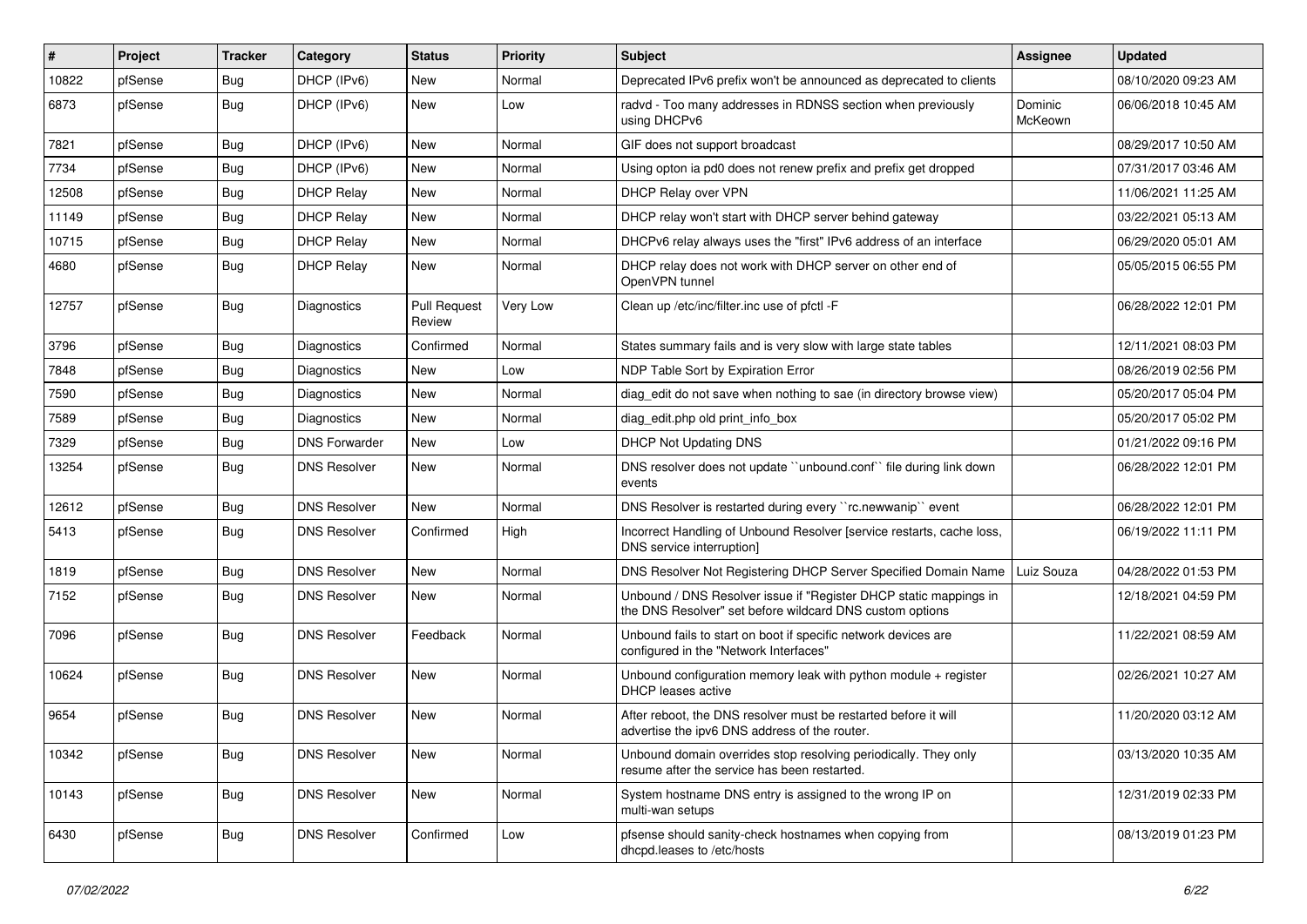| $\vert$ # | Project             | <b>Tracker</b> | Category            | <b>Status</b>                 | Priority | <b>Subject</b>                                                                                                                                                          | Assignee                       | <b>Updated</b>      |
|-----------|---------------------|----------------|---------------------|-------------------------------|----------|-------------------------------------------------------------------------------------------------------------------------------------------------------------------------|--------------------------------|---------------------|
| 9037      | pfSense             | Bug            | <b>DNS Resolver</b> | <b>New</b>                    | Normal   | Unbound not logging to syslog after reboot                                                                                                                              |                                | 10/12/2018 05:09 AM |
| 13303     | pfSense             | <b>Bug</b>     | <b>Dynamic DNS</b>  | <b>Pull Request</b><br>Review | Normal   | DynDNS - DNSExit no longer working                                                                                                                                      | Koen Zomers                    | 06/28/2022 12:01 PM |
| 13298     | pfSense             | Bug            | Dynamic DNS         | <b>Pull Request</b><br>Review | Normal   | Dynv6 does not check response code when updating                                                                                                                        | <b>Tiago Beling</b><br>d'Avila | 06/28/2022 12:01 PM |
| 13167     | pfSense             | <b>Bug</b>     | <b>Dynamic DNS</b>  | New                           | Normal   | phpDynDNS: DigitalOcean ddns update fails (bad request, invalid<br>character '-' in request id)                                                                         |                                | 06/16/2022 09:30 PM |
| 12877     | pfSense             | Bug            | <b>Dynamic DNS</b>  | Feedback                      | Normal   | Cloudflare DynDNS fails to update more than two addresses                                                                                                               |                                | 05/29/2022 06:56 PM |
| 11177     | pfSense             | Bug            | Dynamic DNS         | New                           | Normal   | DDNSv6 not using Check IP Services                                                                                                                                      |                                | 12/21/2020 05:02 AM |
| 11147     | pfSense             | Bug            | <b>Dynamic DNS</b>  | New                           | Normal   | Domeneshop DynDNS IPv4 and IPv6                                                                                                                                         |                                | 12/09/2020 11:47 PM |
| 8432      | pfSense             | Bug            | <b>Dynamic DNS</b>  | <b>New</b>                    | Normal   | Dynamic DNS Client gives an error that it can't find IPv6 address<br>when WAN interface is a LAGG                                                                       |                                | 09/17/2020 05:23 AM |
| 10000     | pfSense             | Bug            | <b>Dynamic DNS</b>  | New                           | Normal   | Azure Dynamic DNS A and AAAA Records for Apex Zone                                                                                                                      |                                | 03/31/2020 09:03 AM |
| 9805      | pfSense             | Bug            | <b>Dynamic DNS</b>  | New                           | Normal   | dynDNS cloudflare multiple entries                                                                                                                                      |                                | 10/02/2019 04:51 PM |
| 8500      | pfSense             | Bug            | Dynamic DNS         | New                           | Low      | Incorrect categorization of status/info messages from phpDynDNS                                                                                                         |                                | 08/16/2019 12:50 PM |
| 9664      | pfSense             | <b>Bug</b>     | Dynamic DNS         | <b>New</b>                    | Normal   | DynDNS and Dual-wan problem with CloudFlare (works with No-Ip)                                                                                                          |                                | 08/03/2019 10:00 AM |
| 9504      | pfSense             | Bug            | <b>Dynamic DNS</b>  | <b>New</b>                    | Normal   | Multiple Dynamic DNS update notifications for the same interface, not<br>differentiated by the hostname                                                                 |                                | 05/07/2019 07:46 AM |
| 8406      | pfSense             | Bug            | Dynamic DNS         | New                           | Normal   | DDNS IPV6 Cloudflare Client does not detect PPOE address                                                                                                                |                                | 03/31/2018 11:56 AM |
| 10426     | pfSense<br>Packages | Bug            | Filer               | Feedback                      | Normal   | Filer must validate that File name is unig                                                                                                                              |                                | 04/20/2022 11:02 AM |
| 11180     | pfSense<br>Packages | <b>Bug</b>     | Filer               | Feedback                      | Normal   | Filer run action for files on sync that wan't been modified                                                                                                             | <b>Viktor Gurov</b>            | 01/08/2021 07:27 AM |
| 11235     | pfSense<br>Packages | Bug            | Filer               | New                           | Normal   | Filer run script when "state" unchanged                                                                                                                                 |                                | 01/08/2021 07:24 AM |
| 13067     | pfSense             | Bug            | <b>FilterDNS</b>    | New                           | Normal   | filterdns resolve interval is twice the intended value                                                                                                                  |                                | 04/17/2022 07:45 PM |
| 12740     | pfSense             | Bug            | FreeBSD             | Incomplete                    | Normal   | panic: esp_input_cb: Unexpected address family                                                                                                                          |                                | 01/27/2022 01:19 PM |
| 11352     | pfSense             | Bug            | FreeBSD             | New                           | Low      | CTF types $> 215$ in the pfSense kernel config results in DTrace<br>failing                                                                                             | Scott Long                     | 03/17/2021 02:52 AM |
| 11184     | pfSense             | <b>Bug</b>     | FreeBSD             | New                           | Normal   | PF: State policy cannot be configurable                                                                                                                                 |                                | 02/09/2021 02:43 AM |
| 12982     | pfSense<br>Packages | Bug            | FreeRADIUS          | New                           | Normal   | FreeRadius RadReply table entries missing from pf                                                                                                                       |                                | 06/19/2022 05:38 PM |
| 8264      | pfSense<br>Packages | <b>Bug</b>     | <b>FreeRADIUS</b>   | <b>New</b>                    | Normal   | Radiusd restart on WAN change results in freeradius not running (and<br>possible solution)                                                                              |                                | 04/21/2022 12:39 PM |
| 12742     | pfSense<br>Packages | Bug            | FreeRADIUS          | Feedback                      | Normal   | freeRADIUS virtual-server-default: modules dailycounter,<br>monthlycounter, noresetcounter, expire_on_login in authorize section<br>prevent virtual server from loading |                                | 03/01/2022 12:45 PM |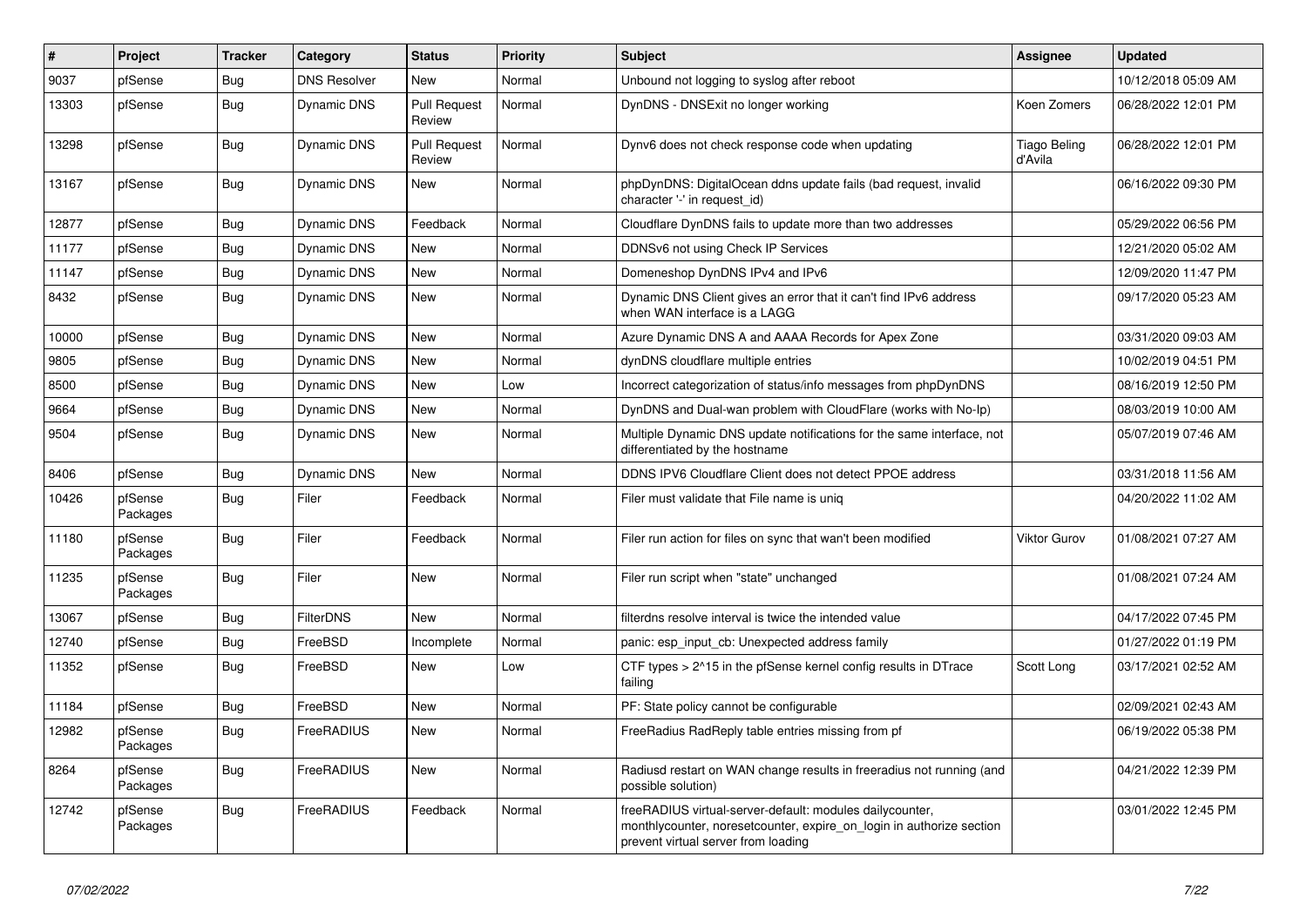| #     | Project             | <b>Tracker</b> | Category   | <b>Status</b>                 | <b>Priority</b> | <b>Subject</b>                                                             | <b>Assignee</b>     | <b>Updated</b>      |
|-------|---------------------|----------------|------------|-------------------------------|-----------------|----------------------------------------------------------------------------|---------------------|---------------------|
| 8516  | pfSense<br>Packages | Bug            | FreeRADIUS | New                           | Normal          | FreeRADIUS requires settings re-saved after pfSense upgrade                | Jim Pingle          | 12/31/2021 05:58 PM |
| 11054 | pfSense<br>Packages | Bug            | FreeRADIUS | Assigned                      | Normal          | Check Client Certificate CN not working as described                       | Viktor Gurov        | 12/14/2021 07:22 AM |
| 12126 | pfSense<br>Packages | <b>Bug</b>     | FreeRADIUS | New                           | Normal          | freeradius3 0.15.7_31                                                      |                     | 10/11/2021 08:21 AM |
| 12286 | pfSense<br>Packages | <b>Bug</b>     | FreeRADIUS | <b>New</b>                    | Normal          | Add support for ntlm auth in LDAP                                          |                     | 08/20/2021 08:27 AM |
| 11980 | pfSense<br>Packages | Bug            | FreeRADIUS | Feedback                      | Normal          | EAP does not work with SQL backend                                         |                     | 07/21/2021 07:24 AM |
| 11746 | pfSense<br>Packages | Bug            | FreeRADIUS | Feedback                      | Normal          | Second LDAP server configuration misses the ipaNThash control<br>attribute | Viktor Gurov        | 07/14/2021 01:44 PM |
| 11802 | pfSense<br>Packages | <b>Bug</b>     | FreeRADIUS | <b>New</b>                    | Normal          | FreeRADIUS sync                                                            |                     | 05/10/2021 04:18 AM |
| 11388 | pfSense<br>Packages | Bug            | FreeRADIUS | Feedback                      | Normal          | Captive Portal authentication error with MySQL backend                     | <b>Viktor Gurov</b> | 02/10/2021 08:54 AM |
| 11331 | pfSense<br>Packages | Bug            | FreeRADIUS | Feedback                      | Normal          | FreeRADIUS latest package upgrade broke Plain Mac Authentication           | <b>Viktor Gurov</b> | 01/30/2021 10:08 AM |
| 10695 | pfSense<br>Packages | Bug            | FreeRADIUS | New                           | Normal          | FreeRadius Accounting skipping MBs after reboot due to power down          |                     | 06/24/2020 04:49 AM |
| 8251  | pfSense<br>Packages | <b>Bug</b>     | FreeRADIUS | Feedback                      | Normal          | Captiveportal + FreeRadius "Last activity" resets to Session start         |                     | 08/13/2019 11:10 AM |
| 8513  | pfSense<br>Packages | Bug            | FreeRADIUS | <b>New</b>                    | High            | Freeradius 3.x Idap problem                                                |                     | 02/18/2019 05:22 PM |
| 8589  | pfSense<br>Packages | Bug            | FreeRADIUS | New                           | Normal          | FreeRadius 0.15.5_2 ignoring tunnelled-reply=no                            |                     | 02/18/2019 03:40 PM |
| 7403  | pfSense<br>Packages | <b>Bug</b>     | FreeRADIUS | <b>New</b>                    | Normal          | Captive Portal + freeradius2 + MySQL problems with German Umlaut           |                     | 03/17/2017 09:12 AM |
| 11693 | pfSense<br>Packages | Bug            | <b>FRR</b> | Feedback                      | Normal          | IPv6 static routing fails                                                  | <b>Viktor Gurov</b> | 04/26/2022 08:50 AM |
| 12951 | pfSense<br>Packages | Bug            | <b>FRR</b> | Feedback                      | Normal          | FRR cannot remove IPv6 routes                                              |                     | 03/22/2022 09:24 PM |
| 12965 | pfSense<br>Packages | <b>Bug</b>     | <b>FRR</b> | <b>Pull Request</b><br>Review | Normal          | FRR BFD peer configuration is handled incorrectly in some cases            | Viktor Gurov        | 03/22/2022 08:04 AM |
| 11836 | pfSense<br>Packages | <b>Bug</b>     | <b>FRR</b> | Assigned                      | Normal          | FRR ACCEPTFILTER unstable                                                  | <b>Viktor Gurov</b> | 02/14/2022 07:20 AM |
| 12751 | pfSense<br>Packages | <b>Bug</b>     | <b>FRR</b> | New                           | Normal          | Improve FRR route restoration after gateway events                         |                     | 02/06/2022 11:07 PM |
| 11961 | pfSense<br>Packages | <b>Bug</b>     | <b>FRR</b> | Feedback                      | Normal          | FRR OSPF add unwanted area 0 authentication to router ospf                 | Viktor Gurov        | 09/16/2021 10:25 PM |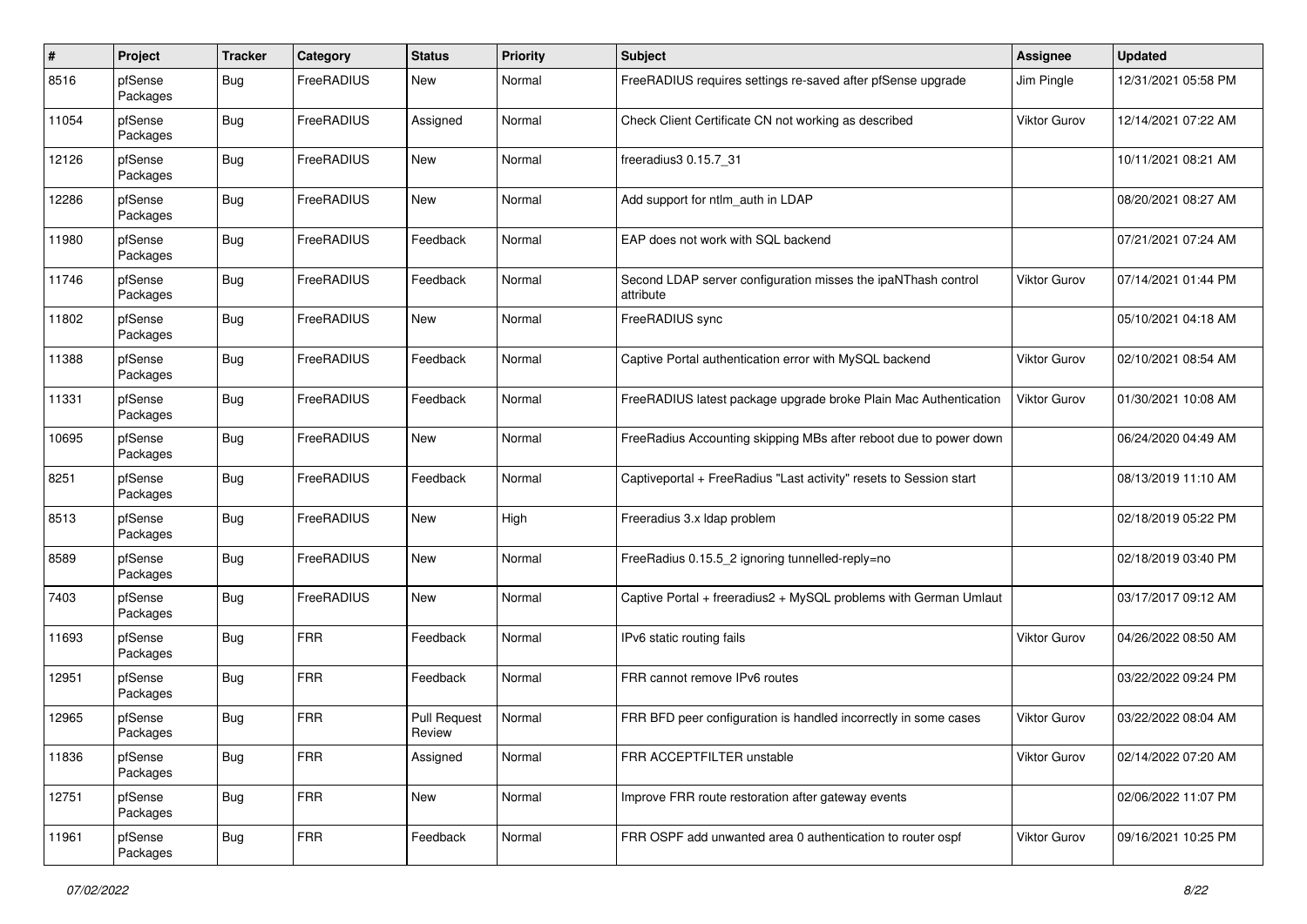| $\vert$ # | Project             | <b>Tracker</b> | Category              | <b>Status</b>                 | <b>Priority</b> | <b>Subject</b>                                                                                                                                                     | Assignee            | <b>Updated</b>      |
|-----------|---------------------|----------------|-----------------------|-------------------------------|-----------------|--------------------------------------------------------------------------------------------------------------------------------------------------------------------|---------------------|---------------------|
| 12167     | pfSense<br>Packages | <b>Bug</b>     | <b>FRR</b>            | Feedback                      | Normal          | BGP TCP setkey not set if neighbor is in peer group                                                                                                                | Viktor Gurov        | 09/16/2021 09:38 AM |
| 11847     | pfSense<br>Packages | Bug            | <b>FRR</b>            | Feedback                      | Normal          | Filters not applied to PEER Groups                                                                                                                                 | <b>Viktor Gurov</b> | 07/30/2021 07:45 PM |
| 11681     | pfSense<br>Packages | <b>Bug</b>     | <b>FRR</b>            | Feedback                      | Normal          | FRR generates invalid BFD configuration after removing interfaces                                                                                                  | Viktor Gurov        | 07/14/2021 04:40 PM |
| 12084     | pfSense<br>Packages | Bug            | <b>FRR</b>            | New                           | Normal          | libfrr.so.0 error on SG-1100                                                                                                                                       |                     | 06/26/2021 08:22 AM |
| 11936     | pfSense<br>Packages | <b>Bug</b>     | <b>FRR</b>            | Incomplete                    | High            | FRR does not connect BGP when using password                                                                                                                       |                     | 05/19/2021 08:12 AM |
| 11841     | pfSense<br>Packages | <b>Bug</b>     | <b>FRR</b>            | New                           | Normal          | FRR access lists default bahavior changed to permit by default                                                                                                     |                     | 04/22/2021 09:52 AM |
| 11835     | pfSense<br>Packages | Bug            | <b>FRR</b>            | New                           | Normal          | FRR OSPF redistributed connected routes disappearing                                                                                                               |                     | 04/22/2021 07:11 AM |
| 11650     | pfSense<br>Packages | Bug            | <b>FRR</b>            | <b>New</b>                    | Very Low        | FRR configuration broken on restore of manually edited FRR config<br>sections                                                                                      |                     | 03/10/2021 08:50 AM |
| 11377     | pfSense<br>Packages | <b>Bug</b>     | <b>FRR</b>            | <b>Pull Request</b><br>Review | Normal          | <b>FRR</b> deinstall                                                                                                                                               |                     | 03/10/2021 08:21 AM |
| 11477     | pfSense<br>Packages | Bug            | <b>FRR</b>            | Feedback                      | Normal          | FRR does not recognize some BFD options                                                                                                                            | Viktor Gurov        | 02/26/2021 10:52 PM |
| 11404     | pfSense<br>Packages | Bug            | <b>FRR</b>            | Feedback                      | Normal          | Incorrect prefix/access lists migration on update                                                                                                                  | <b>Viktor Gurov</b> | 02/18/2021 09:49 AM |
| 11345     | pfSense<br>Packages | Bug            | <b>FRR</b>            | Feedback                      | Normal          | FRR-OSPF - No "prefix-list" possible                                                                                                                               | Jim Pingle          | 02/04/2021 11:03 PM |
| 10935     | pfSense<br>Packages | Bug            | <b>FRR</b>            | <b>New</b>                    | Normal          | FRR 0.6.7-6 - BGPD service recycled IPv6 without Route Map                                                                                                         |                     | 12/30/2020 05:00 PM |
| 11158     | pfSense<br>Packages | <b>Bug</b>     | <b>FRR</b>            | <b>New</b>                    | High            | <b>FRR Prefix Lists</b>                                                                                                                                            |                     | 12/30/2020 04:55 PM |
| 10516     | pfSense<br>Packages | <b>Bug</b>     | <b>FRR</b>            | <b>New</b>                    | Normal          | <b>FRR Access list</b>                                                                                                                                             |                     | 12/06/2020 11:02 PM |
| 10503     | pfSense<br>Packages | Bug            | <b>FRR</b>            | <b>New</b>                    | Normal          | Flapping any GW in multi-WAN influences restating all IPsec tunnels<br>in FRR which leads to dropping all IPsec VTI static routes and related<br><b>BGP</b> issues |                     | 05/08/2020 07:51 PM |
| 10294     | pfSense<br>Packages | Bug            | <b>FRR</b>            | <b>New</b>                    | Normal          | FRR Route Counts Incorrect on Status Page                                                                                                                          | Jim Pingle          | 02/26/2020 11:08 AM |
| 12811     | pfSense             | Bug            | Gateway<br>Monitoring | New                           | Normal          | Services are not restarted when PPP interfaces connect                                                                                                             | Jim Pingle          | 06/30/2022 03:18 AM |
| 13295     | pfSense             | <b>Bug</b>     | Gateway<br>Monitoring | <b>Pull Request</b><br>Review | Normal          | Incorrect function parameters for "get dpinger status()" call in<br>`gwlb.inc`                                                                                     |                     | 06/28/2022 12:01 PM |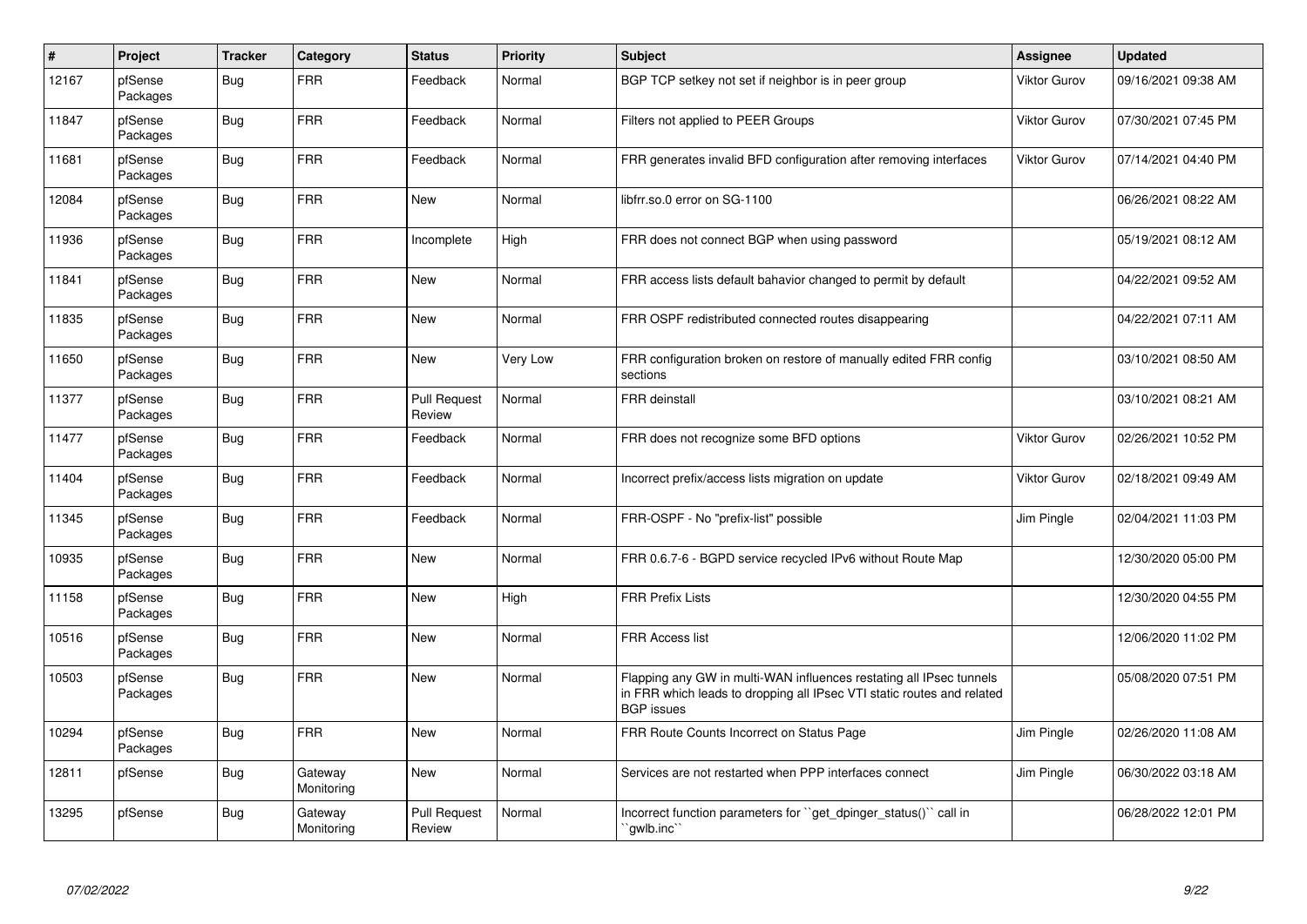| #     | Project             | <b>Tracker</b> | Category              | <b>Status</b>                 | Priority | Subject                                                                                     | <b>Assignee</b> | <b>Updated</b>      |
|-------|---------------------|----------------|-----------------------|-------------------------------|----------|---------------------------------------------------------------------------------------------|-----------------|---------------------|
| 13076 | pfSense             | <b>Bug</b>     | Gateway<br>Monitoring | New                           | Normal   | Marking a gateway as down does not affect IPsec entries using<br>gateway groups             |                 | 06/28/2022 12:01 PM |
| 12920 | pfSense             | <b>Bug</b>     | Gateway<br>Monitoring | <b>Pull Request</b><br>Review | Normal   | Gateway behavior differs when the gateway does not exist in<br>config.xml                   | Viktor Gurov    | 06/28/2022 12:01 PM |
| 3132  | pfSense             | <b>Bug</b>     | Gateway<br>Monitoring | In Progress                   | Normal   | Gateway events for IPv6 affect IPv4 services and vice versa                                 | Viktor Gurov    | 06/28/2022 12:01 PM |
| 11960 | pfSense             | Bug            | Gateway<br>Monitoring | Feedback                      | Normal   | Gateway Monitoring Traffic Goes Out Default Gateway                                         |                 | 12/20/2021 05:43 AM |
| 6333  | pfSense             | Bug            | Gateway<br>Monitoring | Confirmed                     | Normal   | Bootup starts/restarts dpinger multiple times                                               | Luiz Souza      | 11/16/2020 01:11 PM |
| 8192  | pfSense             | <b>Bug</b>     | Gateway<br>Monitoring | New                           | Low      | dpinger - Change in ISP link-local IPv6 address drops connectivity                          | Luiz Souza      | 11/05/2020 07:31 AM |
| 13320 | pfSense Plus        | Bug            | Gateways              | New                           | Normal   | IP aliases with a CARP VIP parent are not available as VIP choices<br>for gateway groups    |                 | 06/29/2022 02:03 PM |
| 12942 | pfSense             | Bug            | Gateways              | New                           | Normal   | Code to kill states for old gateway when reconnecting an interface is<br>incorrect          | Jim Pingle      | 06/28/2022 12:01 PM |
| 12632 | pfSense             | Bug            | Gateways              | New                           | High     | Assigning a /30 WAN IP address at the console does not save the<br>gateway correctly        |                 | 06/28/2022 12:01 PM |
| 12857 | pfSense             | Bug            | Gateways              | <b>New</b>                    | Normal   | Firewall gateway goes away when making changes to Bridge0 device                            |                 | 02/27/2022 11:20 AM |
| 12764 | pfSense             | Bug            | Gateways              | New                           | Normal   | VTI gateway status is pending after assigning the VTI interface                             |                 | 02/07/2022 05:41 AM |
| 10875 | pfSense             | <b>Bug</b>     | Gateways              | New                           | Normal   | PPP periodic reset does not fully restore gateway group round-robin<br>functionality        | Luiz Souza      | 11/05/2020 07:44 AM |
| 8343  | pfSense             | <b>Bug</b>     | Gateways              | New                           | Normal   | Gateway Routes (Default Routes) not removed in Kernel when<br>removed from GUI              |                 | 05/14/2020 01:22 AM |
| 8846  | pfSense             | <b>Bug</b>     | Gateways              | New                           | Low      | Misleading gateway error message adding/editing static routes using<br>a disabled interface |                 | 08/21/2019 11:29 AM |
| 9650  | pfSense             | Bug            | Gateways              | New                           | Normal   | IPv6 connection drops (ir-)regular on Kabelvodafone (German cable<br>ISP)                   |                 | 07/27/2019 07:14 AM |
| 13098 | pfSense<br>Packages | Bug            | haproxy               | Feedback                      | Low      | HAProxy Virtual IP broken link under Frontend setup                                         |                 | 04/27/2022 08:35 AM |
| 10936 | pfSense<br>Packages | Bug            | haproxy               | Feedback                      | Normal   | both haproxy/haproxy-devel non-existent option lb-agent-chk                                 |                 | 04/21/2022 12:40 PM |
| 7039  | pfSense<br>Packages | Bug            | haproxy               | Feedback                      | Normal   | HAProxy backend configuration does not handle intermediate CAs<br>properly                  |                 | 04/21/2022 12:40 PM |
| 13022 | pfSense<br>Packages | Bug            | haproxy               | Feedback                      | Normal   | HAProxy - Sub Frontends ignore Client verification CA certificates                          |                 | 04/06/2022 12:55 PM |
| 11036 | pfSense<br>Packages | <b>Bug</b>     | haproxy               | New                           | Normal   | <b>HAproxy ACL</b>                                                                          |                 | 02/11/2022 11:27 AM |
| 9500  | pfSense<br>Packages | <b>Bug</b>     | haproxy               | New                           | Normal   | HAproxy does not delete non-applicable action config                                        |                 | 01/18/2022 06:28 AM |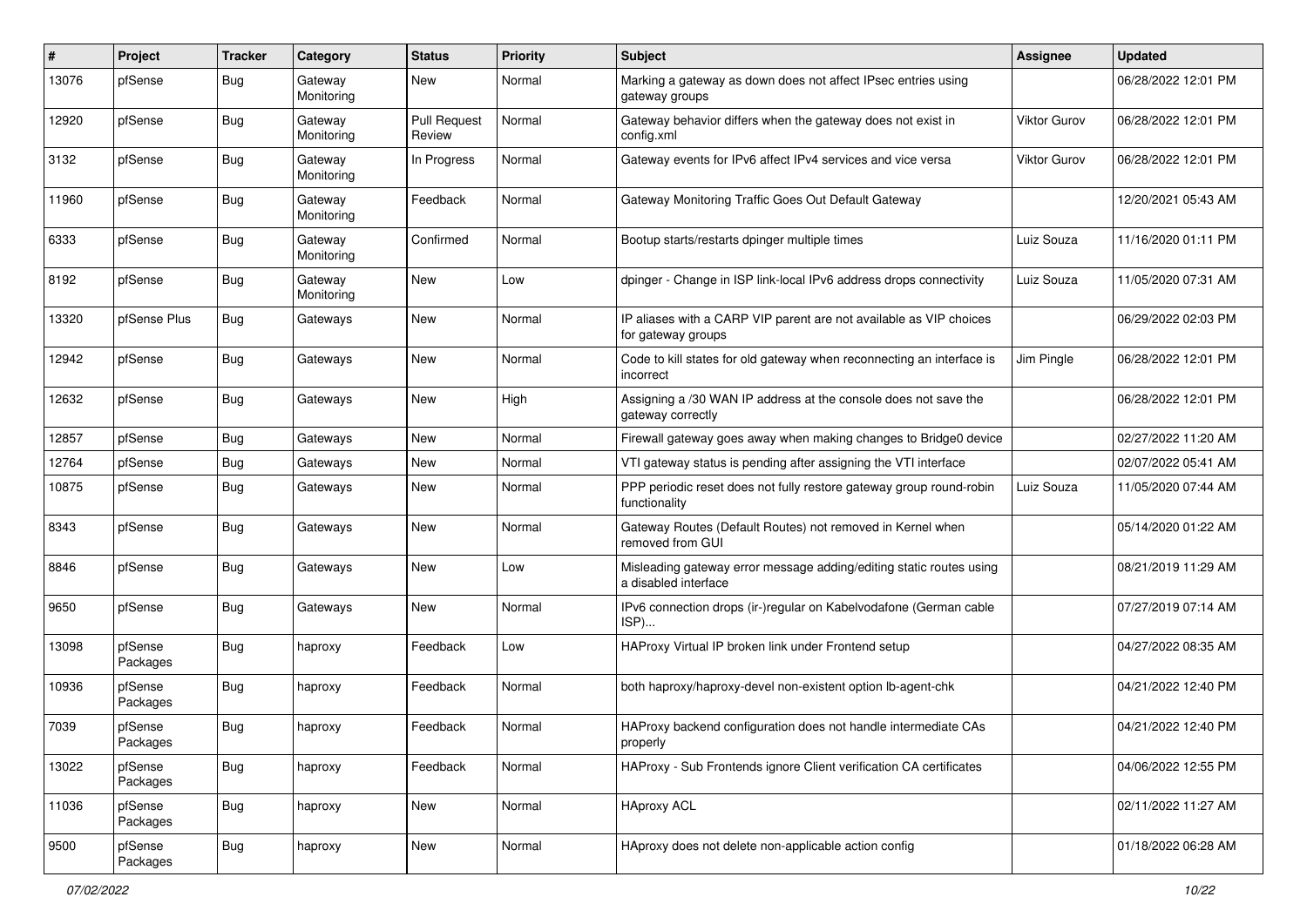| $\#$  | Project             | <b>Tracker</b> | Category                 | <b>Status</b> | <b>Priority</b> | <b>Subject</b>                                                          | Assignee      | <b>Updated</b>      |
|-------|---------------------|----------------|--------------------------|---------------|-----------------|-------------------------------------------------------------------------|---------------|---------------------|
| 11135 | pfSense<br>Packages | Bug            | haproxy                  | Feedback      | High            | HAproxy OCSP reponse crontab bug                                        | Viktor Gurov  | 09/10/2021 11:51 AM |
| 11756 | pfSense<br>Packages | <b>Bug</b>     | haproxy                  | Feedback      | Normal          | HaProxy does not transfer backend states during reload                  | Viktor Gurov  | 07/14/2021 01:21 PM |
| 11937 | pfSense<br>Packages | Bug            | haproxy                  | Feedback      | Normal          | HAproxy "Use Client-IP" option breaks Captive Portal                    | Viktor Gurov  | 06/22/2021 08:48 AM |
| 11491 | pfSense<br>Packages | Bug            | haproxy                  | Feedback      | Normal          | haproxy-devel v0.62_2 - startup error 'httpchk'                         | Viktor Gurov  | 06/22/2021 08:46 AM |
| 11000 | pfSense<br>Packages | <b>Bug</b>     | haproxy                  | <b>New</b>    | Very Low        | haproxy deprecated trick suggested                                      |               | 12/23/2020 02:55 PM |
| 6784  | pfSense<br>Packages | Bug            | haproxy                  | <b>New</b>    | Normal          | HAProxy version .48 will not use URL Table Alias for front end listener |               | 02/18/2019 05:32 PM |
| 6861  | pfSense<br>Packages | <b>Bug</b>     | haproxy                  | <b>New</b>    | Normal          | Ha-Proxy duplicated backend used in place of original backend           |               | 02/18/2019 05:30 PM |
| 9335  | pfSense<br>Packages | Bug            | haproxy                  | Feedback      | Normal          | Stored XSS in HAProxy / haproxy listeners edit.php                      | Jim Pingle    | 02/18/2019 09:35 AM |
| 9261  | pfSense<br>Packages | Bug            | haproxy                  | New           | Normal          | haproxy GUI failure                                                     |               | 01/08/2019 12:41 PM |
| 9247  | pfSense<br>Packages | Bug            | haproxy                  | New           | Low             | HAProxy multiple server selection on stats pages doesn't work           |               | 01/02/2019 04:44 PM |
| 8902  | pfSense<br>Packages | Bug            | haproxy                  | <b>New</b>    | Normal          | HAproxy package not use custom DNS for lookup on apply new<br>config    |               | 09/16/2018 08:16 AM |
| 8438  | pfSense<br>Packages | Bug            | haproxy                  | New           | High            | haproxy: can't use ACL for cert with http-response actions              |               | 05/24/2018 01:12 PM |
| 7462  | pfSense<br>Packages | <b>Bug</b>     | haproxy                  | <b>New</b>    | Normal          | HAproxy not rebinding properly after WAN DHCP IP change                 |               | 01/11/2018 09:15 AM |
| 8213  | pfSense<br>Packages | Bug            | haproxy                  | <b>New</b>    | Normal          | acl src file not populated from alias                                   |               | 12/21/2017 02:02 PM |
| 13003 | pfSense             | <b>Bug</b>     | Hardware / Drivers       | <b>New</b>    | Normal          | Malicious Driver Detection event on ixl driver                          |               | 06/25/2022 05:00 PM |
| 13206 | pfSense Plus        | Bug            | Hardware / Drivers       | <b>New</b>    | Normal          | SG-3100 LED GPIO hangs                                                  |               | 06/11/2022 07:01 PM |
| 12607 | pfSense Plus        | <b>Bug</b>     | Hardware / Drivers       | New           | High            | Instability with Snort Inline with AWS Instances                        |               | 01/10/2022 09:03 PM |
| 11770 | pfSense Plus        | Bug            | Hardware / Drivers       | <b>New</b>    | Normal          | Pantech UML295 USB Modem No Longer Functional                           |               | 04/01/2021 11:28 AM |
| 11731 | pfSense             | Bug            | Hardware / Drivers   New |               | Normal          | Missing support for Realtek USB NICs                                    |               | 03/30/2021 04:32 AM |
| 10584 | pfSense             | Bug            | Hardware / Drivers   New |               | Normal          | SG-3100 with M.2: shutdown instead of reboot                            |               | 07/21/2020 03:08 AM |
| 10577 | pfSense             | Bug            | Hardware / Drivers       | Feedback      | Normal          | intel x553 (c3000 chipset) loading x520 driver                          |               | 05/28/2020 03:59 AM |
| 8324  | pfSense             | <b>Bug</b>     | Hardware / Drivers       | New           | Normal          | bxe cards require promisc for OSPF                                      | Luiz Souza    | 05/25/2020 03:19 PM |
| 9094  | pfSense             | <b>Bug</b>     | Hardware / Drivers       | Assigned      | Normal          | MBT console settings are not forced to video console                    |               | 11/07/2018 10:23 AM |
| 12079 | pfSense             | <b>Bug</b>     | <b>IGMP Proxy</b>        | New           | Normal          | IGMPProxy: kernel panic, Sleeping thread owns a non-sleepable lock      | Mateusz Guzik | 06/28/2022 12:01 PM |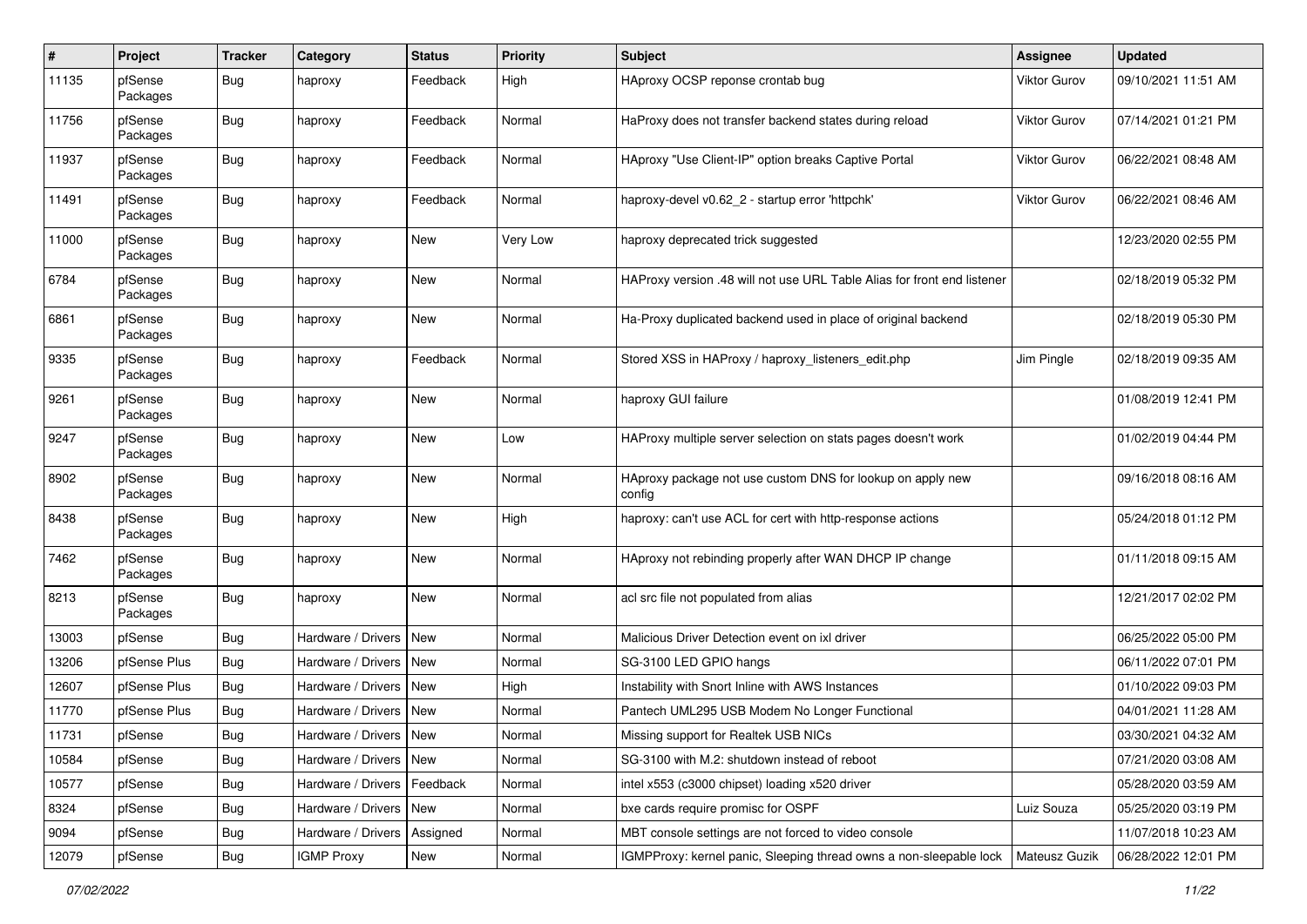| $\pmb{\#}$ | Project      | <b>Tracker</b> | Category          | <b>Status</b>                 | <b>Priority</b> | <b>Subject</b>                                                                                                          | Assignee            | <b>Updated</b>      |
|------------|--------------|----------------|-------------------|-------------------------------|-----------------|-------------------------------------------------------------------------------------------------------------------------|---------------------|---------------------|
| 13277      | pfSense      | Bug            | <b>IGMP Proxy</b> | New                           | Normal          | IGMP Proxy webConfigurator Page Always Produces Error                                                                   |                     | 06/16/2022 07:50 PM |
| 13276      | pfSense      | Bug            | <b>IGMP Proxy</b> | <b>New</b>                    | Normal          | IGMP Proxy Error Message for Logging Links to System Log Instead<br>of Routing Log                                      |                     | 06/16/2022 07:48 PM |
| 11953      | pfSense      | <b>Bug</b>     | <b>IGMP Proxy</b> | <b>New</b>                    | Normal          | XG-1541 crashes when igmpproxy is enabled and network interfaces<br>status change                                       |                     | 05/24/2021 04:55 PM |
| 10150      | pfSense      | Bug            | <b>IGMP Proxy</b> | <b>New</b>                    | Normal          | IGMP Proxy does not scale to hundreds of streams                                                                        |                     | 01/03/2020 02:56 AM |
| 9338       | pfSense      | Bug            | <b>IGMP Proxy</b> | New                           | Normal          | igmpproxy ignoring downstream vlan interface                                                                            |                     | 02/22/2019 03:48 AM |
| 8711       | pfSense      | Bug            | <b>IGMP Proxy</b> | New                           | Normal          | igmpproxy with PPPoE Interfaces                                                                                         |                     | 07/28/2018 09:21 AM |
| 3382       | pfSense      | <b>Bug</b>     | <b>IGMP Proxy</b> | New                           | Normal          | IGMPPROXY fails with more than 32 interfaces                                                                            |                     | 07/12/2016 11:01 PM |
| 12960      | pfSense      | Bug            | Installer         | New                           | Normal          | VGA installer image defaults to serial console, serial console is default<br>in GUI settings                            |                     | 06/28/2022 12:01 PM |
| 12974      | pfSense Plus | Bug            | Installer         | New                           | Normal          | Typing anything into 1100/2100 recovery installer causes process to<br>stop                                             |                     | 06/05/2022 04:10 PM |
| 10690      | pfSense      | Bug            | Installer         | <b>New</b>                    | Low             | Not possible to make UFS install on ZFS formatted drive                                                                 |                     | 04/21/2022 12:39 PM |
| 11363      | pfSense      | Bug            | Installer         | New                           | Normal          | Clean Install 2.5.0 fails due to hardware incompability                                                                 |                     | 02/04/2021 11:06 AM |
| 8401       | pfSense      | <b>Bug</b>     | Installer         | <b>New</b>                    | Normal          | Issues related to keys representing alphabetic characters specific to<br>Scandinavian languages and to some other keys. |                     | 03/30/2018 11:06 AM |
| 13228      | pfSense      | Bug            | Interfaces        | New                           | Normal          | Recovering interface gateway may not be added back into gateway<br>groups and rules when expected                       | Jim Pingle          | 06/29/2022 04:31 PM |
| 13225      | pfSense      | Bug            | Interfaces        | New                           | Normal          | Bridges with QinQ interfaces not properly set up at boot                                                                | Viktor Gurov        | 06/28/2022 12:01 PM |
| 13218      | pfSense      | Bug            | Interfaces        | <b>Pull Request</b><br>Review | Normal          | GIF-based interface MTU is assigned to parent interface on boot<br>when parent interface is a LAGG                      | <b>Viktor Gurov</b> | 06/28/2022 12:01 PM |
| 11091      | pfSense      | Bug            | Interfaces        | New                           | Normal          | Interfaces set as disabled in the configuration have an UP status in<br>the operating system at boot                    | Viktor Gurov        | 06/28/2022 12:01 PM |
| 13279      | pfSense      | Bug            | Interfaces        | <b>New</b>                    | Normal          | DHCP config override affects Gateway installation.                                                                      |                     | 06/17/2022 07:25 AM |
| 9123       | pfSense      | Bug            | Interfaces        | Feedback                      | Very High       | Adding/configuring vlan on ixl-devices causes ag add macvlan err<br>$-53$ , aq error 14                                 | Luiz Souza          | 05/16/2022 07:57 AM |
| 9384       | pfSense      | Bug            | Interfaces        | Confirmed                     | Normal          | devd putting "\$" before variable contents when using single quotes                                                     |                     | 04/21/2022 12:39 PM |
| 6823       | pfSense      | Bug            | Interfaces        | New                           | Normal          | No connectivity after changing link state to UP                                                                         |                     | 04/21/2022 12:39 PM |
| 12926      | pfSense      | Bug            | Interfaces        | Feedback                      | Normal          | Changing LAGG type on CARP interfaces makes VIPs go to an "init"<br><b>State</b>                                        |                     | 03/10/2022 10:52 AM |
| 8882       | pfSense      | Bug            | Interfaces        | Incomplete                    | Normal          | Interface assignments lost on reboot                                                                                    |                     | 02/17/2022 02:24 PM |
| 8113       | pfSense      | Bug            | Interfaces        | New                           | Normal          | MTU setting on bridge, openvpn clients ignored                                                                          |                     | 12/31/2021 05:55 PM |
| 6289       | pfSense      | Bug            | Interfaces        | New                           | Normal          | IPv6 address not given to track6 interfaces on create                                                                   |                     | 12/30/2021 04:17 AM |
| 11872      | pfSense      | Bug            | Interfaces        | New                           | Normal          | gif interfaces reporting incorrect traffic counters                                                                     |                     | 12/30/2021 04:00 AM |
| 12539      | pfSense      | Bug            | Interfaces        | New                           | Low             | Changing VLAN ID for LAN interface in assignments silently fails.                                                       |                     | 11/23/2021 04:12 AM |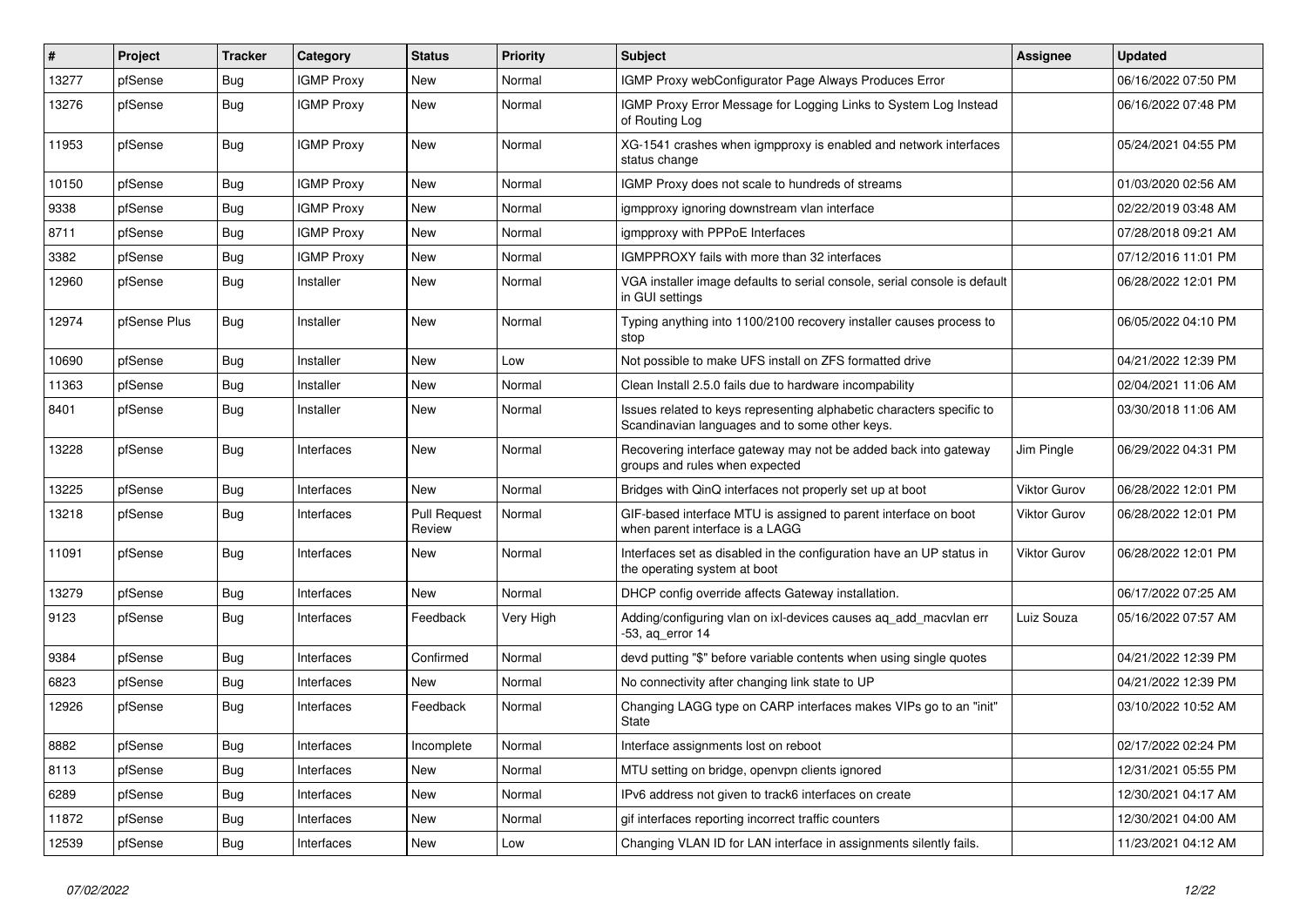| #     | Project | <b>Tracker</b> | Category     | <b>Status</b> | Priority | <b>Subject</b>                                                                                                                                                                                  | <b>Assignee</b> | <b>Updated</b>      |
|-------|---------|----------------|--------------|---------------|----------|-------------------------------------------------------------------------------------------------------------------------------------------------------------------------------------------------|-----------------|---------------------|
| 12504 | pfSense | Bug            | Interfaces   | New           | Normal   | BCM57412 NetXtreme-E 10Gb RDMA Ethernet controller issue                                                                                                                                        |                 | 11/05/2021 04:51 AM |
| 11430 | pfSense | Bug            | Interfaces   | <b>New</b>    | Normal   | PHP console spam after Assigning Interfaces                                                                                                                                                     |                 | 10/09/2021 10:37 AM |
| 8815  | pfSense | <b>Bug</b>     | Interfaces   | New           | Normal   | IP addresses are removed from interfaces when link is lost and either<br>IPv4 or IPv6 is dynamic                                                                                                | Luiz Souza      | 07/21/2021 07:49 AM |
| 11657 | pfSense | Bug            | Interfaces   | New           | Normal   | netmap_ring_reinit error                                                                                                                                                                        |                 | 03/18/2021 10:32 PM |
| 11641 | pfSense | <b>Bug</b>     | Interfaces   | New           | Normal   | On xn based interfaces without the VLANMTU flag the first VLAN tag<br>defined does not follow the parent interface MTU settings. All<br>subsequent VLAN tags follow the parent interface's MTU. |                 | 03/09/2021 06:42 PM |
| 11412 | pfSense | Bug            | Interfaces   | New           | Normal   | LLDPD Package Doesn't Work with Switchports                                                                                                                                                     |                 | 02/12/2021 08:12 PM |
| 8611  | pfSense | Bug            | Interfaces   | In Progress   | Normal   | unable to receive IPv6 RA's on SG-1000, default route lost                                                                                                                                      | Luiz Souza      | 02/01/2021 03:31 PM |
| 11335 | pfSense | Bug            | Interfaces   | New           | Normal   | Spoofing the MAC on a LAGG interface does not work for some NIC<br>types.                                                                                                                       |                 | 01/29/2021 09:10 AM |
| 8770  | pfSense | Bug            | Interfaces   | <b>New</b>    | Normal   | QinQ interfaces always show as active                                                                                                                                                           |                 | 02/01/2020 09:47 AM |
| 9837  | pfSense | Bug            | Interfaces   | New           | Very Low | ipv6 is not completely disabled on the interfaces                                                                                                                                               |                 | 10/24/2019 01:16 AM |
| 9690  | pfSense | Bug            | Interfaces   | New           | Normal   | Ethernet flow control should be disabled by default                                                                                                                                             |                 | 08/19/2019 06:45 PM |
| 9585  | pfSense | Bug            | Interfaces   | New           | Normal   | 6RD: Unable to reach hosts on within same 6rd-domain                                                                                                                                            |                 | 08/14/2019 02:39 PM |
| 8435  | pfSense | <b>Bug</b>     | Interfaces   | New           | Normal   | DHCPv6 unusable in certain circumstances (US AT&T Fiber, etc.)                                                                                                                                  |                 | 08/14/2019 10:52 AM |
| 8526  | pfSense | Bug            | Interfaces   | <b>New</b>    | Normal   | DHCP client ignores server replies when 802.1q tagging is used                                                                                                                                  |                 | 08/14/2019 10:52 AM |
| 7430  | pfSense | Bug            | Interfaces   | New           | Normal   | pfsense-utils.inc - where_is_ipaddr_configured() should account for<br>loopback interface                                                                                                       |                 | 08/13/2019 03:48 PM |
| 6977  | pfSense | <b>Bug</b>     | Interfaces   | <b>New</b>    | Normal   | VLAN traffic is erroneously counted as underlying iface (untagged)<br>traffic                                                                                                                   |                 | 08/13/2019 02:56 PM |
| 9241  | pfSense | <b>Bug</b>     | Interfaces   | New           | Normal   | Ethernet link cycles up/down if "auto-negotiate" is explicitly selected in<br>interface configuration                                                                                           |                 | 12/31/2018 08:36 PM |
| 8158  | pfSense | Bug            | Interfaces   | New           | High     | IPv6 Track Interface issue with more than one WAN-Gateway and a<br>number of internal interfaces at least track interface from one<br>interface does not work on regular base                   |                 | 12/03/2017 09:00 AM |
| 8089  | pfSense | <b>Bug</b>     | Interfaces   | New           | High     | VLAN page breaks after config restore to new hardware.                                                                                                                                          |                 | 11/21/2017 01:38 PM |
| 8050  | pfSense | Bug            | Interfaces   | New           | High     | Enabling bridge while interfaces have link freezes console                                                                                                                                      |                 | 11/03/2017 04:38 PM |
| 7730  | pfSense | <b>Bug</b>     | Interfaces   | New           | High     | 2.3.4_1 greX: loop detected when hit save on filter rules or interfaces                                                                                                                         |                 | 07/27/2017 08:16 AM |
| 7040  | pfSense | Bug            | Interfaces   | New           | Normal   | Issue when disabling an interface                                                                                                                                                               |                 | 12/26/2016 02:56 AM |
| 6605  | pfSense | <b>Bug</b>     | Interfaces   | Confirmed     | Normal   | rc.linkup logic issues with actions taken                                                                                                                                                       |                 | 07/12/2016 07:46 PM |
| 5887  | pfSense | <b>Bug</b>     | Interfaces   | Confirmed     | Normal   | hardware offloading applyflags sets/unsets most values when<br>already set correctly                                                                                                            |                 | 07/06/2016 03:31 PM |
| 4428  | pfSense | <b>Bug</b>     | Interfaces   | Confirmed     | Normal   | Setting media option on em(4) leads to infinite link cycling                                                                                                                                    |                 | 07/06/2016 12:45 AM |
| 13102 | pfSense | <b>Bug</b>     | <b>IPsec</b> | New           | Normal   | Deleting an IPSec tunnel doesn't destroy the SA (SADs/SPDs),<br>causes crash in status_ipsec.php                                                                                                | Viktor Gurov    | 06/28/2022 12:01 PM |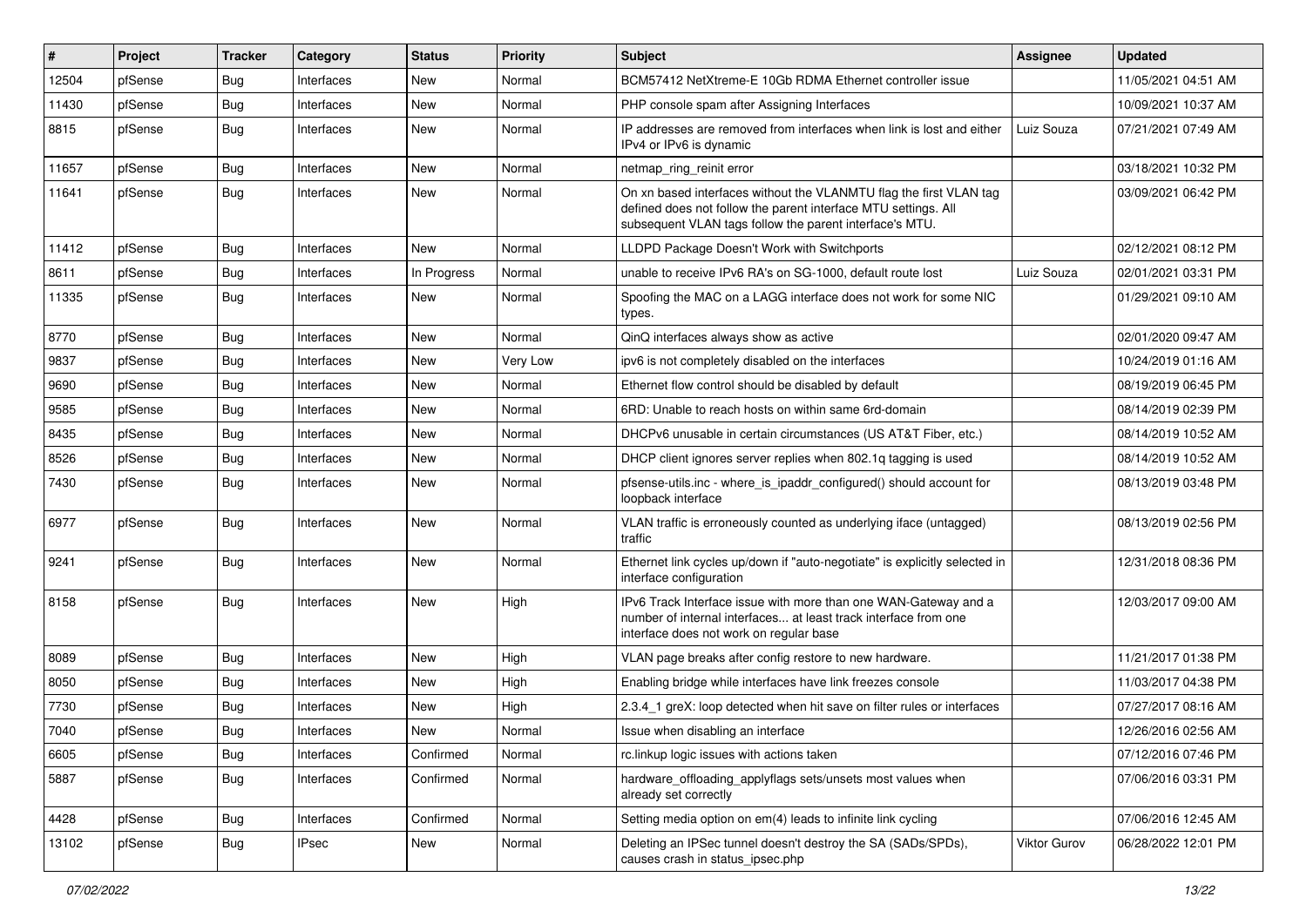| ∦     | Project             | <b>Tracker</b> | Category                       | <b>Status</b> | <b>Priority</b> | <b>Subject</b>                                                                                        | <b>Assignee</b>        | <b>Updated</b>      |
|-------|---------------------|----------------|--------------------------------|---------------|-----------------|-------------------------------------------------------------------------------------------------------|------------------------|---------------------|
| 13014 | pfSense             | Bug            | <b>IPsec</b>                   | New           | Normal          | Charon.vici can get in a bad state                                                                    | Mateusz Guzik          | 06/28/2022 12:01 PM |
| 12645 | pfSense             | Bug            | <b>IPsec</b>                   | New           | Normal          | `filterdns`` does not monitor remote IPsec gateways for IPv6 address<br>changes                       | Viktor Gurov           | 06/28/2022 12:01 PM |
| 12335 | pfSense             | <b>Bug</b>     | <b>IPsec</b>                   | New           | Normal          | <b>IPsec DNS inefficiency</b>                                                                         | Jim Pingle             | 06/28/2022 12:01 PM |
| 11539 | pfSense             | <b>Bug</b>     | <b>IPsec</b>                   | Feedback      | Normal          | Mobile IPsec "split include" value of 0.0.0.0/0 causes some clients to<br>fail                        | Jim Pingle             | 06/28/2022 12:01 PM |
| 13000 | pfSense             | Bug            | <b>IPsec</b>                   | New           | Low             | IPsec AES-GCM encryption algorithm "Key Length" field should be<br>labeled "ICV Length"               |                        | 03/30/2022 07:40 AM |
| 12762 | pfSense             | <b>Bug</b>     | <b>IPsec</b>                   | New           | Normal          | IPsec keep alive check ignores Child SA Start Action                                                  | <b>Viktor Gurov</b>    | 02/07/2022 11:21 AM |
| 12705 | pfSense             | <b>Bug</b>     | <b>IPsec</b>                   | Incomplete    | Normal          | ECDSA certificate does not work for IPSec VPN phase 1                                                 |                        | 01/24/2022 03:22 PM |
| 5629  | pfSense             | Bug            | <b>IPsec</b>                   | New           | Normal          | Allow for IPsec configuration using certs without a CA                                                |                        | 12/31/2021 05:21 PM |
| 7235  | pfSense             | <b>Bug</b>     | <b>IPsec</b>                   | New           | Normal          | 4860 has not got significant IPsec performance rising with enabled<br>HW acceleration                 | Luiz Souza             | 12/18/2021 04:32 PM |
| 8013  | pfSense             | <b>Bug</b>     | <b>IPsec</b>                   | New           | Normal          | IPsec MSS clamping value shared for IPv4 and IPv6                                                     | Luiz Souza             | 10/28/2021 01:37 PM |
| 6370  | pfSense             | Bug            | <b>IPsec</b>                   | Confirmed     | Normal          | IPSEC bound to WAN gateway group and Dynamic DNS doesn't to<br>fail back tunnel to WAN on DDNS update |                        | 08/31/2021 07:38 AM |
| 6624  | pfSense             | <b>Bug</b>     | <b>IPsec</b>                   | Confirmed     | Normal          | changes in IPsec config should down the connection                                                    | Jim Pingle             | 08/02/2021 12:08 PM |
| 11418 | pfSense             | <b>Bug</b>     | <b>IPsec</b>                   | New           | Very Low        | 'NAT-T: Force' is broken for IPv6 IPsec                                                               |                        | 02/16/2021 08:25 AM |
| 8686  | pfSense             | Bug            | <b>IPsec</b>                   | New           | Normal          | IPsec VTI: Assigned interface firewall rules are never parsed                                         |                        | 02/10/2021 12:15 PM |
| 8964  | pfSense             | Bug            | <b>IPsec</b>                   | New           | High            | IPsec async cryptography advanced setting - TCP traffic not passing<br>through                        | Luiz Souza             | 12/08/2020 12:09 PM |
| 9349  | pfSense             | <b>Bug</b>     | <b>IPsec</b>                   | Confirmed     | Normal          | IPSec service start/stop/restart fails after settings change                                          | Markus<br>Stockhausen  | 10/30/2020 01:33 PM |
| 6167  | pfSense             | <b>Bug</b>     | <b>IPsec</b>                   | Confirmed     | Normal          | IPsec IPComp not working                                                                              | George<br>Neville-Neil | 09/22/2020 06:07 PM |
| 10493 | pfSense             | <b>Bug</b>     | <b>IPsec</b>                   | New           | Normal          | filter_get_vpns_list() issues                                                                         |                        | 05/06/2020 01:07 AM |
| 6481  | pfSense             | Bug            | <b>IPsec</b>                   | New           | Normal          | loading EAP RADIUS method failed                                                                      |                        | 03/24/2020 04:25 PM |
| 7420  | pfSense             | <b>Bug</b>     | <b>IPsec</b>                   | New           | Normal          | ipsec status freezing                                                                                 |                        | 02/13/2020 09:09 AM |
| 3312  | pfSense             | Bug            | <b>IPsec</b>                   | New           | Normal          | Gateway on IPsec rules is not functional in pf                                                        |                        | 01/28/2020 10:09 PM |
| 6668  | pfSense             | <b>Bug</b>     | <b>IPsec</b>                   | Feedback      | Normal          | IPSec tunnel + L2TP/IPSec VPN - wrong PSK chosen by pfSense                                           |                        | 09/21/2019 02:07 AM |
| 8073  | pfSense             | Bug            | <b>IPsec</b>                   | New           | Normal          | Traffic inexplicably not going through IPSEC despite (in theory)<br>matching SPs                      |                        | 11/09/2017 02:51 AM |
| 5355  | pfSense             | <b>Bug</b>     | <b>IPsec</b>                   | New           | High            | on Dynamic WAN IP (DHCP Client) it takes 10 minutes before Phase1<br>reconnects                       |                        | 07/08/2016 10:29 PM |
| 6517  | pfSense             | Bug            | <b>IPsec</b>                   | Confirmed     | Normal          | Adding mobile IPsec phase 2 entries requires restart of strongswan                                    |                        | 06/21/2016 11:04 PM |
| 11997 | pfSense<br>Packages | <b>Bug</b>     | <b>IPsec Profile</b><br>Wizard | New           | Normal          | Add Support for Android Strongswan Profiles in the Profile Wizard                                     | Jim Pingle             | 07/10/2021 07:51 PM |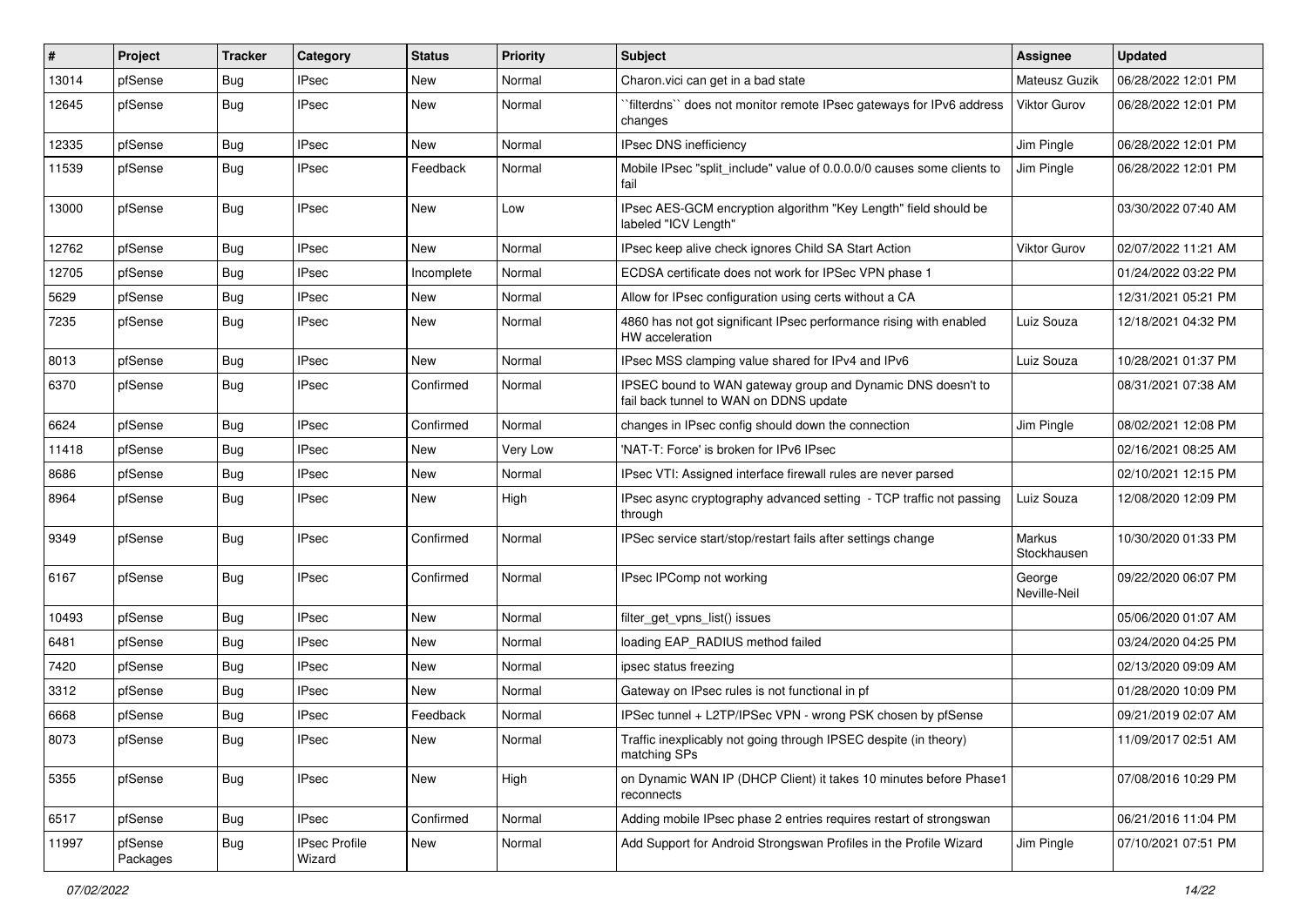| $\vert$ # | Project             | <b>Tracker</b> | Category                                        | <b>Status</b>                 | <b>Priority</b> | <b>Subject</b>                                                                                    | <b>Assignee</b> | <b>Updated</b>      |
|-----------|---------------------|----------------|-------------------------------------------------|-------------------------------|-----------------|---------------------------------------------------------------------------------------------------|-----------------|---------------------|
| 12938     | pfSense             | Bug            | IPv6 Router<br>Advertisements<br>(RADVD)        | <b>New</b>                    | Normal          | MaxRtrAdvInterval would allow stale DNS servers to be deleted faster                              |                 | 03/12/2022 09:37 AM |
| 8831      | pfSense             | Bug            | <b>IPv6 Router</b><br>Advertisements<br>(RADVD) | <b>New</b>                    | Very High       | Radvd causes latency spikes                                                                       |                 | 04/19/2021 04:51 AM |
| 7303      | pfSense             | <b>Bug</b>     | <b>IPv6 Router</b><br>Advertisements<br>(RADVD) | New                           | Normal          | ipv6 connectivity lost on pfSense reboot                                                          |                 | 08/20/2019 12:23 PM |
| 6541      | pfSense             | <b>Bug</b>     | <b>IPv6 Router</b><br>Advertisements<br>(RADVD) | <b>New</b>                    | Normal          | IPv6 RAs always include on-link prefix; clients may not use DHCPv6<br>managed addresses           |                 | 08/13/2019 03:23 PM |
| 7737      | pfSense             | <b>Bug</b>     | IPv6 Router<br>Advertisements<br>(RADVD)        | <b>New</b>                    | Normal          | radvd error message                                                                               |                 | 08/13/2019 09:41 AM |
| 6386      | pfSense             | <b>Bug</b>     | IPv6 Router<br><b>Advertisements</b><br>(RADVD) | <b>New</b>                    | Low             | Switching Router Advertisements to disabled should broadcast IP<br>Removal messages               |                 | 05/22/2016 10:44 PM |
| 1667      | pfSense             | Bug            | L <sub>2</sub> TP                               | <b>New</b>                    | Normal          | L2TP server does not respond properly from a CARP VIP                                             |                 | 12/11/2021 07:43 PM |
| 11761     | pfSense             | Bug            | L2TP                                            | New                           | Normal          | L2TP/IPsec VPN : PPP LCP negotiation occurs before user<br>authentication                         |                 | 03/31/2021 04:52 AM |
| 6321      | pfSense             | Bug            | L2TP                                            | New                           | Normal          | Problem with connecting I2tp over ipsec from android and windows                                  |                 | 11/13/2020 11:01 AM |
| 3962      | pfSense<br>Packages | <b>Bug</b>     | ladvd                                           | Confirmed                     | Normal          | LADVD interface handling issues with lagg and bridge                                              |                 | 12/05/2016 01:59 PM |
| 8335      | pfSense             | Bug            | <b>LAGG Interfaces</b>                          | <b>New</b>                    | Normal          | System hang with LACP downlink to UniFi switch                                                    |                 | 08/21/2019 11:18 AM |
| 9183      | pfSense             | <b>Bug</b>     | LAGG Interfaces                                 | New                           | Very Low        | OpenVPN Lagg Interface not working after restart or new start                                     |                 | 08/21/2019 11:17 AM |
| 9453      | pfSense             | <b>Bug</b>     | <b>LAGG Interfaces</b>                          | <b>New</b>                    | Normal          | VLAN Interfaces on LAGG get orphaned at boot                                                      |                 | 08/21/2019 11:16 AM |
| 11509     | pfSense<br>Packages | Bug            | <b>LCDProc</b>                                  | <b>New</b>                    | Low             | LCD package - not starting at boot - stop and start in Status Window<br>not possible              |                 | 02/23/2021 10:55 AM |
| 10502     | pfSense<br>Packages | <b>Bug</b>     | <b>Ildpd</b>                                    | In Progress                   | Normal          | LLDP spamming errors on Netgate XG-7100                                                           |                 | 04/21/2022 12:39 PM |
| 12747     | pfSense             | <b>Bug</b>     | Logging                                         | New                           | Normal          | System log is filled by sshguard                                                                  |                 | 06/30/2022 05:21 AM |
| 12464     | pfSense             | <b>Bug</b>     | Logging                                         | <b>Pull Request</b><br>Review | Normal          | Syslog Auth messages are sent as Emergency Level                                                  |                 | 06/28/2022 12:01 PM |
| 12056     | pfSense             | Bug            | Logging                                         | <b>New</b>                    | Normal          | Filterlog says "Unknown Option %u"                                                                |                 | 06/18/2021 05:51 AM |
| 12013     | pfSense             | <b>Bug</b>     | Logging                                         | New                           | Low             | Reading log data is inefficient in certain cases                                                  |                 | 06/08/2021 07:35 AM |
| 11666     | pfSense             | <b>Bug</b>     | Logging                                         | New                           | Normal          | GUI Firewall log search not parsing filter.log beyond hard coded limit                            |                 | 03/12/2021 11:38 AM |
| 9140      | pfSense             | <b>Bug</b>     | Logging                                         | New                           | Very Low        | Unexpected rule can be displayed when looking up filter log entry with<br>multiple matching rules |                 | 08/19/2019 02:56 PM |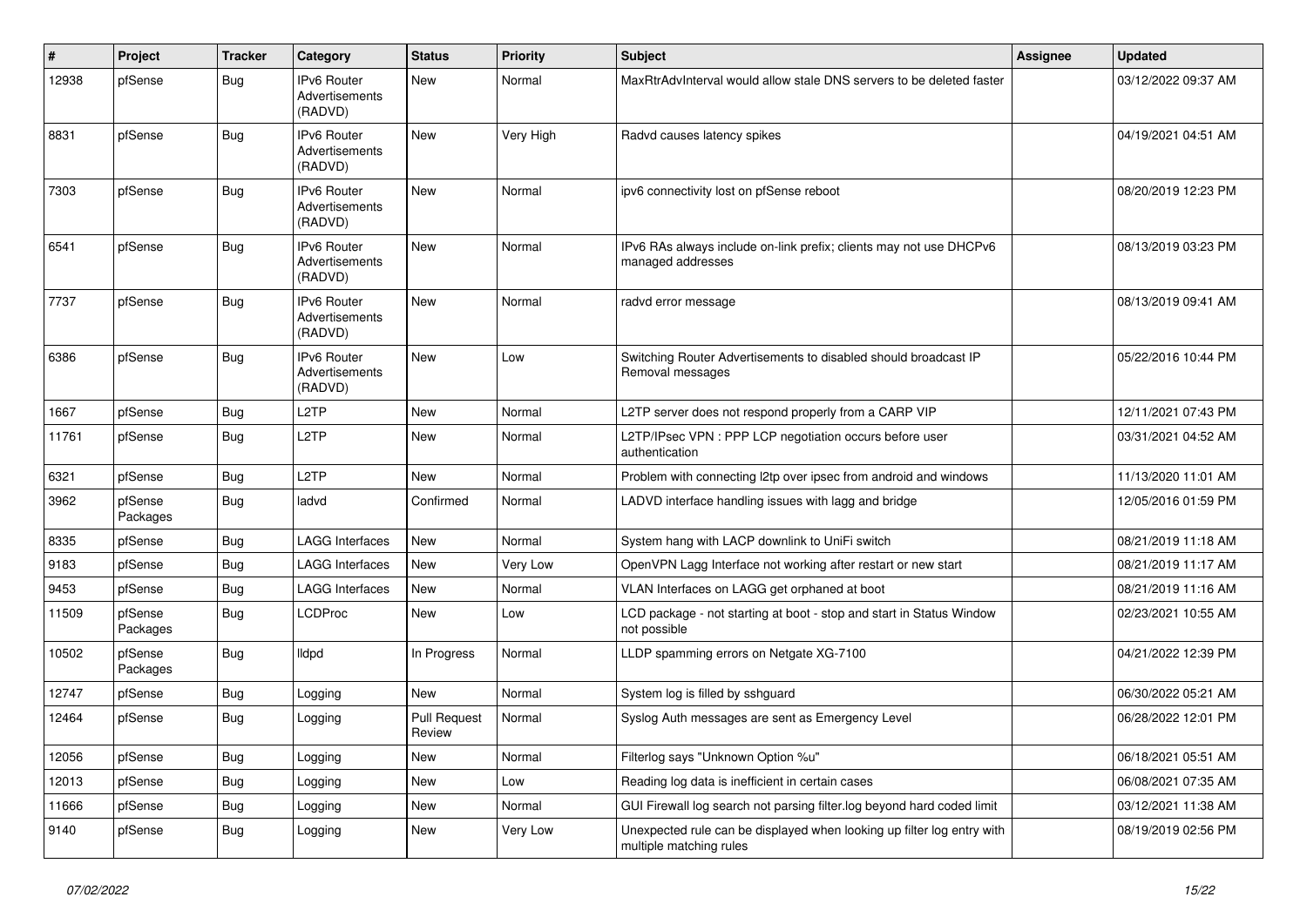| $\sharp$ | Project             | <b>Tracker</b> | Category              | <b>Status</b>                 | <b>Priority</b> | <b>Subject</b>                                                                                            | Assignee     | <b>Updated</b>      |
|----------|---------------------|----------------|-----------------------|-------------------------------|-----------------|-----------------------------------------------------------------------------------------------------------|--------------|---------------------|
| 7476     | pfSense             | <b>Bug</b>     | Logging               | <b>New</b>                    | Normal          | Dirty buffer used to build log messages?                                                                  |              | 04/17/2017 09:51 PM |
| 8315     | pfSense<br>Packages | <b>Bug</b>     | Mail report           | Feedback                      | Normal          | Mail Report mail report send() behavior different than<br>notify_via_smtp()                               | Jim Pingle   | 09/24/2019 10:12 AM |
| 7964     | pfSense             | Bug            | Multi-WAN             | <b>New</b>                    | Normal          | Restart openvpn on gateway switching                                                                      |              | 08/19/2019 12:35 PM |
| 12853    | pfSense             | Bug            | <b>NAT Reflection</b> | Feedback                      | High            | Network Address Translation - Pure NAT pfsense freeze after reboot                                        |              | 02/22/2022 08:40 AM |
| 2042     | pfSense             | Bug            | <b>NAT Reflection</b> | Confirmed                     | Low             | NAT reflection doesn't apply to self-initiated traffic                                                    |              | 01/21/2021 10:38 PM |
| 9179     | pfSense             | <b>Bug</b>     | <b>NAT Reflection</b> | New                           | Normal          | NAT reflection fix implemented for #8604 is causing WebUI and<br>XMLRPC to fail on slave                  |              | 03/27/2020 08:01 PM |
| 8233     | pfSense             | <b>Bug</b>     | <b>NAT Reflection</b> | New                           | Very Low        | NAT reflection back to originating host broken when using<br>FQDN-based IP aliases                        |              | 08/21/2019 10:53 AM |
| 8004     | pfSense             | Bug            | <b>NAT Reflection</b> | New                           | Normal          | Error notice for a deleted NAT that had a RULE or an existing NAT<br>which is claimed to have no NAT port |              | 10/24/2017 06:39 PM |
| 12073    | pfSense<br>Packages | <b>Bug</b>     | <b>NET-SNMP</b>       | Feedback                      | Normal          | netsnmptrapd.conf syntax is wrong                                                                         |              | 04/21/2022 12:40 PM |
| 12206    | pfSense<br>Packages | Bug            | <b>NET-SNMP</b>       | Feedback                      | Normal          | Certificate Manager page doesn't show Net-SNMP used certificates                                          | Viktor Gurov | 12/30/2021 09:40 AM |
| 11610    | pfSense<br>Packages | Bug            | NET-SNMP              | New                           | Normal          | NET-SNMP is not setting the correct permissions on AgentX                                                 |              | 06/28/2021 07:54 AM |
| 11204    | pfSense<br>Packages | <b>Bug</b>     | <b>NET-SNMP</b>       | Feedback                      | Normal          | Fix net-snmp logging to syslog                                                                            | Jim Pingle   | 03/19/2021 05:10 AM |
| 10990    | pfSense<br>Packages | Bug            | NET-SNMP              | Feedback                      | Normal          | net-snmp IPv6 listen address needs to be wrapped in square brackets                                       |              | 03/19/2021 05:09 AM |
| 13214    | pfSense<br>Packages | Bug            | node exporter         | <b>Pull Request</b><br>Review | Normal-package  | AttributeError: 'NoneType' object has no attribute 'text'                                                 | lan Grindley | 05/25/2022 08:20 AM |
| 11592    | pfSense<br>Packages | <b>Bug</b>     | node exporter         | New                           | Normal          | Node exporter can not read system statistics                                                              |              | 10/15/2021 09:37 PM |
| 11515    | pfSense<br>Packages | <b>Bug</b>     | node exporter         | Feedback                      | Normal          | node exporter 0.18.1 1 - Unable to interact or start the service from<br>web ui                           | Viktor Gurov | 07/14/2021 12:37 PM |
| 10265    | pfSense<br>Packages | Bug            | <b>Notes</b>          | <b>New</b>                    | Very Low        | Adding a Note with malformed title will force system restore                                              |              | 02/27/2020 10:12 AM |
| 13224    | pfSense             | <b>Bug</b>     | Notifications         | <b>New</b>                    | Normal          | Email notification flood when UPS (NUT) and WAN send notifications                                        |              | 05/27/2022 01:58 AM |
| 8313     | pfSense             | Bug            | Notifications         | New                           | Normal          | STARTTLS auto detection not working                                                                       |              | 04/21/2022 12:39 PM |
| 10325    | pfSense             | Bug            | <b>Notifications</b>  | <b>New</b>                    | Normal          | System/Advanced/Notifications/E-Mail - SMTP Notification E-Mail auth<br>password Unexpected Bahaviour     |              | 10/30/2020 08:17 AM |
| 11182    | pfSense<br>Packages | Bug            | <b>NRPE</b>           | New                           | Normal          | NRPE in HA syncs the bind IP                                                                              |              | 12/01/2021 02:15 AM |
| 11185    | pfSense<br>Packages | <b>Bug</b>     | ntop                  | Feedback                      | Normal          | Redis service stopping before NtopNg                                                                      |              | 04/21/2022 12:40 PM |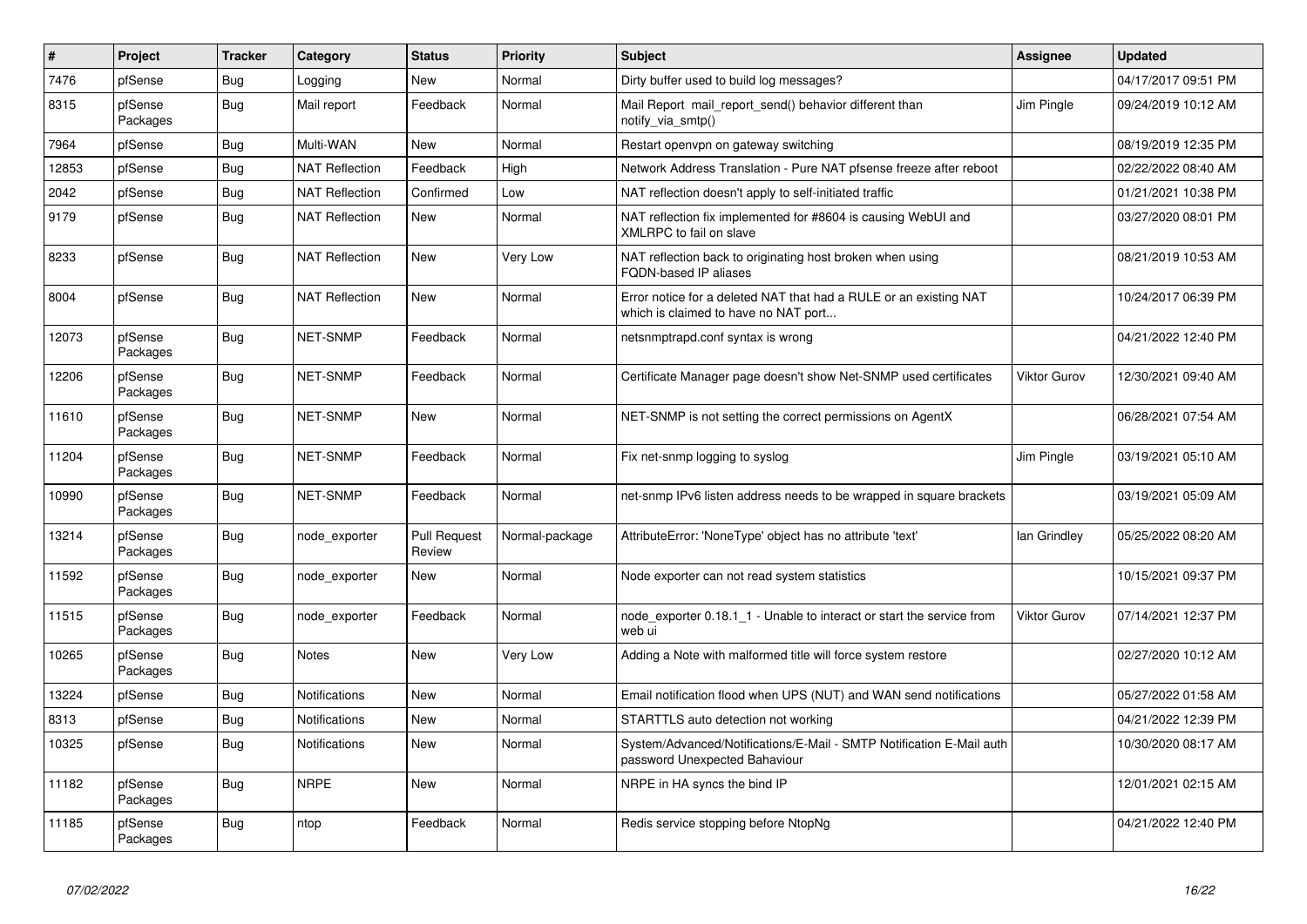| #     | Project             | <b>Tracker</b> | Category       | <b>Status</b>                 | <b>Priority</b> | <b>Subject</b>                                                                                                  | <b>Assignee</b>     | <b>Updated</b>      |
|-------|---------------------|----------------|----------------|-------------------------------|-----------------|-----------------------------------------------------------------------------------------------------------------|---------------------|---------------------|
| 11530 | pfSense<br>Packages | <b>Bug</b>     | ntop           | Feedback                      | Low             | ntopng 4.2 needs to be updated to 4.3, Bug when accessing a host for<br>details                                 |                     | 03/05/2022 08:35 PM |
| 12260 | pfSense<br>Packages | <b>Bug</b>     | ntop           | New                           | Normal          | Update popup and version missmatch?                                                                             |                     | 01/08/2022 05:53 AM |
| 12444 | pfSense<br>Packages | <b>Bug</b>     | ntop           | <b>New</b>                    | Normal          | ntopng throws errors when viewing single host                                                                   |                     | 10/11/2021 12:39 PM |
| 11274 | pfSense<br>Packages | Bug            | ntop           | Feedback                      | Normal          | ntopng https web server does not present full certificate chain                                                 | <b>Viktor Gurov</b> | 01/28/2021 09:51 AM |
| 10783 | pfSense<br>Packages | <b>Bug</b>     | ntop           | New                           | Normal          | NtopNG is very unstable on arm64                                                                                |                     | 07/22/2020 09:07 AM |
| 10370 | pfSense<br>Packages | Bug            | ntop           | New                           | Normal          | ntopng Timeseries not send to InfluxDB                                                                          |                     | 03/30/2020 09:42 AM |
| 9079  | pfSense<br>Packages | <b>Bug</b>     | ntop           | New                           | Normal          | High CPU usage of ntopng even during IDLE and no network traffic                                                |                     | 12/16/2018 02:40 PM |
| 9143  | pfSense<br>Packages | Bug            | ntop           | New                           | Normal          | ntopng not displaying values in historical correctly                                                            |                     | 11/22/2018 07:24 AM |
| 4604  | pfSense             | <b>Bug</b>     | <b>NTPD</b>    | New                           | Normal          | NTP time server entries may or may not work, depending upon<br>interfaces selected when configuring NTP service |                     | 12/11/2021 07:59 PM |
| 13247 | pfSense<br>Packages | Bug            | open-vm-tools  | <b>New</b>                    | Low             | Open-VM-Tools service actions do not work                                                                       |                     | 06/05/2022 07:09 PM |
| 10279 | pfSense<br>Packages | Bug            | open-vm-tools  | <b>New</b>                    | Normal          | pfSense's OpenVM Tools on ESXi 6.7 no longer provides guest vm<br>functionality                                 |                     | 03/01/2020 06:07 PM |
| 13327 | pfSense             | Bug            | OpenVPN        | New                           | Normal          | Valid OpenVPN client connections rejected due to extraneous output<br>to ovpn auth verify                       |                     | 07/01/2022 06:12 PM |
| 13243 | pfSense             | Bug            | OpenVPN        | <b>Pull Request</b><br>Review | Normal          | OpenVPN status for multi-user VPN shows info icon to display<br>RADIUS rules when there are none to display     | Marcos<br>Mendoza   | 06/28/2022 12:01 PM |
| 13267 | pfSense             | <b>Bug</b>     | OpenVPN        | New                           | Normal          | dpinger continues to run on OpenVPN gateway after OpenVPN<br>service is stopped.                                |                     | 06/12/2022 02:49 PM |
| 13088 | pfSense             | Bug            | OpenVPN        | New                           | Normal          | OpenVPN Client Overrides: properly hide/show form fields                                                        | Jim Pingle          | 06/08/2022 09:15 AM |
| 13233 | pfSense Plus        | Bug            | OpenVPN        | Feedback                      | Normal          | OpenVPN DCO connection fails with Auth Digest Algorithm set to<br><b>SHA512</b>                                 |                     | 05/31/2022 03:39 PM |
| 13090 | pfSense             | Bug            | OpenVPN        | New                           | Normal          | OpenVPN: do not use legacy deprecated netbios settings                                                          | Jim Pingle          | 04/22/2022 11:19 AM |
| 13089 | pfSense             | <b>Bug</b>     | OpenVPN        | New                           | Normal          | OpenVPN: fix some netbios options were preserved even if teh<br>Netbios option was unchecked                    | Jim Pingle          | 04/22/2022 11:06 AM |
| 13087 | pfSense             | Bug            | OpenVPN        | New                           | Normal          | OpenVPN Server: hide WINS servers list when netbios option is<br>unchecked while WINS servers is checked        |                     | 04/22/2022 10:29 AM |
| 12927 | pfSense             | Bug            | <b>OpenVPN</b> | New                           | Normal          | OpenVPN with OCSP enabled allows connections with revoked<br>certificates                                       |                     | 03/24/2022 08:22 AM |
| 11778 | pfSense             | Bug            | <b>OpenVPN</b> | New                           | Normal          | OpenVPN uses 100% CPU after experiencing packet loss                                                            |                     | 02/28/2022 07:38 AM |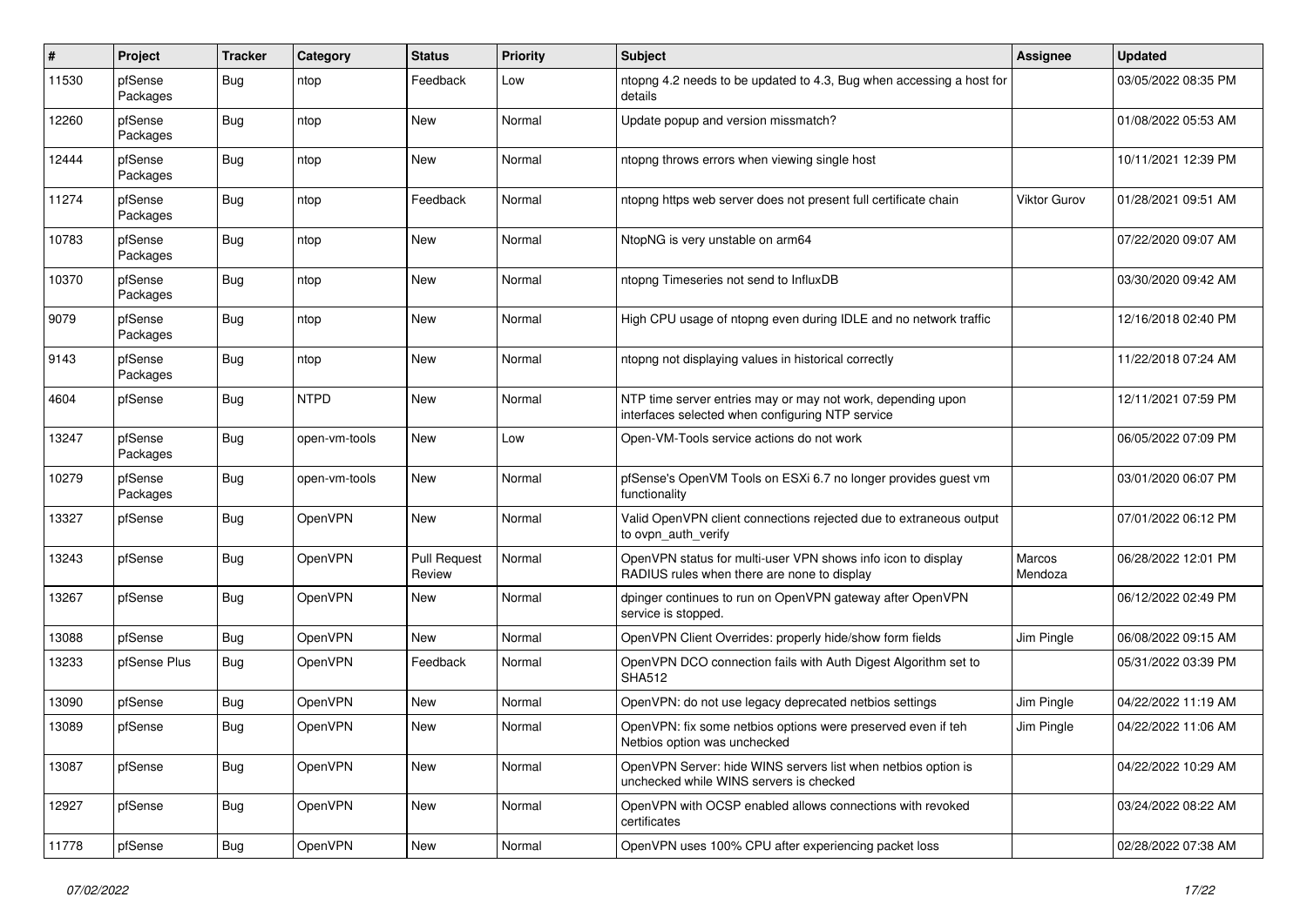| #     | Project             | <b>Tracker</b> | Category                 | <b>Status</b> | <b>Priority</b> | <b>Subject</b>                                                                                                         | <b>Assignee</b> | <b>Updated</b>      |
|-------|---------------------|----------------|--------------------------|---------------|-----------------|------------------------------------------------------------------------------------------------------------------------|-----------------|---------------------|
| 6993  | pfSense             | Bug            | OpenVPN                  | <b>New</b>    | Normal          | OpenVPN status error during CARP state transition                                                                      | James Webb      | 12/31/2021 05:44 PM |
| 12552 | pfSense             | <b>Bug</b>     | <b>OpenVPN</b>           | <b>New</b>    | Normal          | "Pull DNS" option within OpenVPN client does not cause pfSense to<br>use DNS servers assigned by remote OpenVPN server |                 | 12/08/2021 08:45 AM |
| 12563 | pfSense             | Bug            | <b>OpenVPN</b>           | <b>New</b>    | Normal          | OpenVPN server doesn't support Framed-IPv6-Address RADIUS<br>attribute                                                 |                 | 12/03/2021 11:19 AM |
| 12509 | pfSense             | Bug            | <b>OpenVPN</b>           | <b>New</b>    | Normal          | Deffered authentication does not work with auth-gen-token<br>external-auth or pusk "auth-token"                        |                 | 11/08/2021 04:01 AM |
| 10311 | pfSense             | <b>Bug</b>     | <b>OpenVPN</b>           | <b>New</b>    | Normal          | Too low net.link.ifqmaxlen causes packet drop under load when using<br>OpenVPN inside bridge interface under load      |                 | 08/10/2021 03:10 AM |
| 7779  | pfSense             | Bug            | OpenVPN                  | <b>New</b>    | Normal          | Traffic crossing a site-to-site OpenVPN tunnel fails to fragment.                                                      |                 | 06/02/2021 08:26 AM |
| 11925 | pfSense             | Bug            | <b>OpenVPN</b>           | <b>New</b>    | Normal          | Calling-Station-Id always set to WAN IP                                                                                |                 | 05/14/2021 09:27 AM |
| 11715 | pfSense             | <b>Bug</b>     | OpenVPN                  | <b>New</b>    | Normal          | OpenVPN MTU                                                                                                            |                 | 03/22/2021 01:35 AM |
| 11541 | pfSense             | Bug            | <b>OpenVPN</b>           | <b>New</b>    | Normal          | OpenVPN status does not work properly when set to TCP and<br>Concurrent Connections = 1                                |                 | 03/02/2021 02:27 PM |
| 11503 | pfSense             | <b>Bug</b>     | OpenVPN                  | <b>New</b>    | Normal          | Using multiple authentication backends on an OpenVPN server fails                                                      |                 | 02/23/2021 12:23 PM |
| 8380  | pfSense             | <b>Bug</b>     | <b>OpenVPN</b>           | <b>New</b>    | Normal          | OpenVPN RADIUS password length is not constant                                                                         | Jim Pingle      | 07/17/2020 11:46 AM |
| 7286  | pfSense             | <b>Bug</b>     | OpenVPN                  | Incomplete    | Normal          | OpenVPN client is unreliable when you have multiple tunnels                                                            |                 | 08/19/2019 03:28 PM |
| 8122  | pfSense             | Bug            | OpenVPN                  | <b>New</b>    | Normal          | openvpn client is unable to use OTP (temporary) passwords                                                              |                 | 04/16/2018 09:28 AM |
| 12475 | pfSense<br>Packages | Bug            | OpenVPN Client<br>Export | Feedback      | Normal          | OpenVPN Client Export does not show certificate without private key                                                    | Jim Pingle      | 02/17/2022 08:24 AM |
| 12188 | pfSense<br>Packages | <b>Bug</b>     | OpenVPN Client<br>Export | <b>New</b>    | Normal          | client export breaks multi remote configurations                                                                       |                 | 10/02/2021 05:58 PM |
| 8207  | pfSense             | <b>Bug</b>     | <b>Operating System</b>  | <b>New</b>    | Normal          | 2.4 cannot boot as a Xen VM with more than 7 NICs                                                                      |                 | 06/25/2022 05:42 PM |
| 12259 | pfSense             | <b>Bug</b>     | <b>Operating System</b>  | New           | Normal          | Intel em NICs Suffering Performance Degradation on FreeBSD12                                                           |                 | 02/25/2022 09:28 PM |
| 12849 | pfSense             | Bug            | <b>Operating System</b>  | <b>New</b>    | Normal          | pfsync kernel crash on reboot                                                                                          | Mateusz Guzik   | 02/22/2022 02:02 PM |
| 4345  | pfSense             | Bug            | <b>Operating System</b>  | Confirmed     | Normal          | Traffic Shaping doesn't work with Xen netfront driver                                                                  |                 | 12/31/2021 05:30 PM |
| 12547 | pfSense             | <b>Bug</b>     | Operating System         | Feedback      | Normal          | unsheduled system reboot/crash                                                                                         | Mateusz Guzik   | 12/01/2021 01:20 PM |
| 12144 | pfSense             | <b>Bug</b>     | <b>Operating System</b>  | In Progress   | Normal          | Bug in "df -t" filtering if two filesystems use the same mountpoint                                                    | Mateusz Guzik   | 09/10/2021 10:07 AM |
| 4479  | pfSense             | Bug            | <b>Operating System</b>  | <b>New</b>    | Normal          | Firewall rules won't match GRE interface after applying IPSEC<br>transport encryption on GRE tunnel                    | Luiz Souza      | 08/20/2021 08:46 AM |
| 10671 | pfSense             | Bug            | <b>Operating System</b>  | <b>New</b>    | Normal          | pfsense 2.4.5 1 does not boot on Gen2 2012R2 HyperV VM                                                                 |                 | 05/09/2021 06:39 AM |
| 11232 | pfSense             | Bug            | <b>Operating System</b>  | <b>New</b>    | Normal          | Fix pfSense fsync                                                                                                      |                 | 01/08/2021 08:53 AM |
| 10980 | pfSense             | <b>Bug</b>     | <b>Operating System</b>  | <b>New</b>    | Normal          | rc. local is executed at login by rc. initial, and not at boot time.                                                   |                 | 10/19/2020 09:39 AM |
| 6580  | pfSense             | <b>Bug</b>     | <b>Operating System</b>  | Confirmed     | Normal          | Bridge with down member interface sends ICMP unreachables where<br>it shouldn't                                        |                 | 07/05/2016 05:40 PM |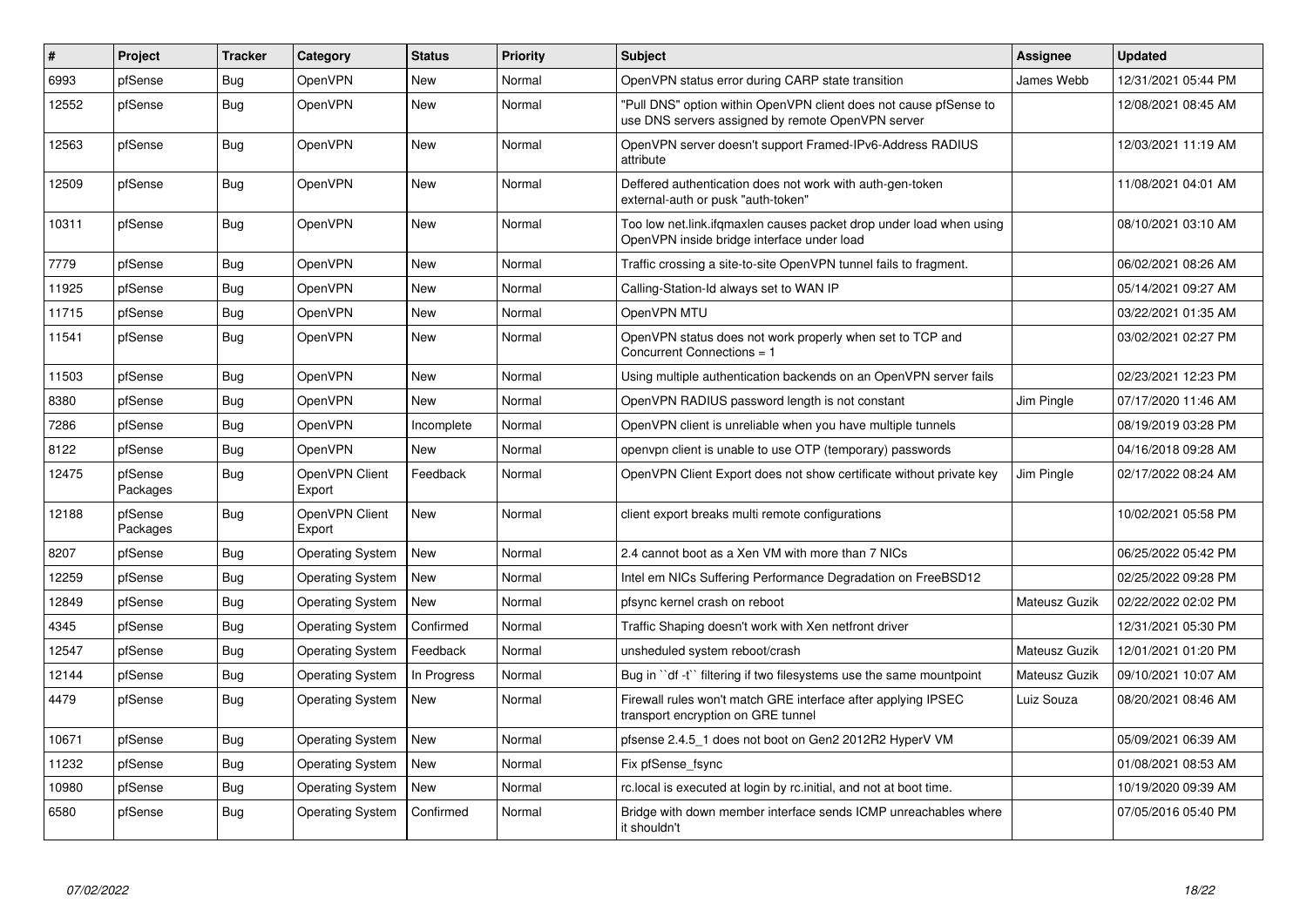| $\sharp$ | Project             | <b>Tracker</b> | Category                | <b>Status</b> | Priority | Subject                                                                                                          | <b>Assignee</b>     | <b>Updated</b>      |
|----------|---------------------|----------------|-------------------------|---------------|----------|------------------------------------------------------------------------------------------------------------------|---------------------|---------------------|
| 6220     | pfSense             | Bug            | <b>Operating System</b> | Confirmed     | Normal   | state mismatch with host-initiated traffic matching binat to IP not<br>locally assigned                          | Luiz Souza          | 06/08/2016 09:23 AM |
| 4406     | pfSense             | Bug            | <b>Operating System</b> | Confirmed     | Normal   | ALTQ problems with wireless cloned interfaces                                                                    | Luiz Souza          | 11/19/2015 12:06 AM |
| 2335     | pfSense             | Bug            | <b>Operating System</b> | New           | Normal   | IGMPProxy and CARP Results in System Instability Upon Reboot                                                     |                     | 07/19/2014 10:25 PM |
| 12875    | pfSense             | Bug            | Package System          | <b>New</b>    | Normal   | Import zabbix-agent6 and zabbix-proxy6 from FreeBSD Ports                                                        |                     | 05/28/2022 06:50 PM |
| 12759    | pfSense Plus        | Bug            | Package System          | <b>New</b>    | Very Low | Proprietary packages link to non-existant or non-public github pages                                             |                     | 02/09/2022 10:43 AM |
| 6055     | pfSense             | <b>Bug</b>     | Package System          | Confirmed     | Low      | Menu items may remain from packages no longer installed                                                          |                     | 06/18/2021 08:46 PM |
| 11724    | pfSense             | <b>Bug</b>     | Package System          | <b>New</b>    | Normal   | Packages unexpectedly removed when changing update branches                                                      |                     | 03/29/2021 08:09 AM |
| 10729    | pfSense             | Bug            | Package System          | New           | Normal   | Certificate verification failed for pkg.freebsd.org                                                              |                     | 07/05/2020 01:12 AM |
| 9755     | pfSense             | Bug            | Package System          | New           | Very Low | package description wrong link<br>https://www.freshports.org/security/openvpn-client-export                      |                     | 09/13/2019 07:22 AM |
| 7082     | pfSense             | Bug            | Package System          | <b>New</b>    | Normal   | pkg edit.php - impossible to use default value with rowhelperfield                                               |                     | 08/21/2019 09:15 AM |
| 7195     | pfSense             | <b>Bug</b>     | Package System          | <b>New</b>    | Normal   | pkg_edit.php - <checkenablefields> tag has no effect on fields other<br/>than checkbox/input</checkenablefields> |                     | 08/21/2019 09:15 AM |
| 8177     | pfSense             | Bug            | Package System          | New           | Normal   | "/xsl/package.xsl" is referenced in package XML files but not on the<br>firewall                                 |                     | 08/14/2019 09:56 AM |
| 9149     | pfSense             | Bug            | Package System          | <b>New</b>    | Low      | Continued issues with /tmp and /var in RAM on 2.4                                                                |                     | 11/24/2018 11:56 AM |
| 8176     | pfSense             | <b>Bug</b>     | Package System          | <b>New</b>    | Normal   | ./schema/packages.dtd -- referenced in *xml, but missing?                                                        |                     | 12/09/2017 06:52 PM |
| 5306     | pfSense             | Bug            | Package System          | New           | Normal   | textarea fields should have linebreaks sanitized automatically on save                                           |                     | 03/03/2017 04:15 AM |
| 4474     | pfSense             | Bug            | Package System          | Confirmed     | Normal   | IP address change triggers reload of all packages                                                                |                     | 02/13/2017 07:21 AM |
| 5469     | pfSense             | <b>Bug</b>     | Package System          | Confirmed     | Low      | package.dtd XSD schema is a piece of pathetic, useless,<br>unmaintained junk                                     |                     | 11/22/2015 06:26 AM |
| 3358     | pfSense             | Bug            | Package System          | New           | Normal   | new version of <include_file> is not required during reinstall_all</include_file>                                |                     | 12/26/2014 12:13 PM |
| 13154    | pfSense<br>Packages | <b>Bug</b>     | pfBlockerNG             | Confirmed     | Normal   | pfBlocker causing excessive CPU load                                                                             |                     | 06/28/2022 01:14 PM |
| 11572    | pfSense<br>Packages | Bug            | pfBlockerNG             | New           | High     | Auto created firewall rules have IPv4 as protocol only - even for IPv6<br>lists.                                 |                     | 06/25/2022 10:59 AM |
| 13180    | pfSense<br>Packages | <b>Bug</b>     | pfBlockerNG             | <b>New</b>    | High     | High CPU Utilization with pfb_filter <sup>[]</sup> since PfBlockerNG update to<br>devel 3.1.0 4                  |                     | 06/14/2022 08:00 AM |
| 13209    | pfSense<br>Packages | <b>Bug</b>     | pfBlockerNG             | <b>New</b>    | Low      | Parsing Filter log by pfBlockerNG creates IP Block log with<br>Source/Destination mixed up or wrong Direcion     | <b>Viktor Gurov</b> | 05/25/2022 03:50 AM |
| 13202    | pfSense<br>Packages | <b>Bug</b>     | pfBlockerNG             | <b>New</b>    | Normal   | Missing Protocols on IP Feed Groups Advanced Inbound/Outbound<br><b>Firewall Rule settings</b>                   |                     | 05/23/2022 08:58 AM |
| 13194    | pfSense<br>Packages | <b>Bug</b>     | pfBlockerNG             | New           | Normal   | Remove dead Malc0de feed                                                                                         |                     | 05/23/2022 05:16 AM |
| 12330    | pfSense<br>Packages | i Bug          | pfBlockerNG             | Feedback      | Normal   | pfBlockerNG devel creating invalid NAT rules on boot                                                             |                     | 04/21/2022 12:40 PM |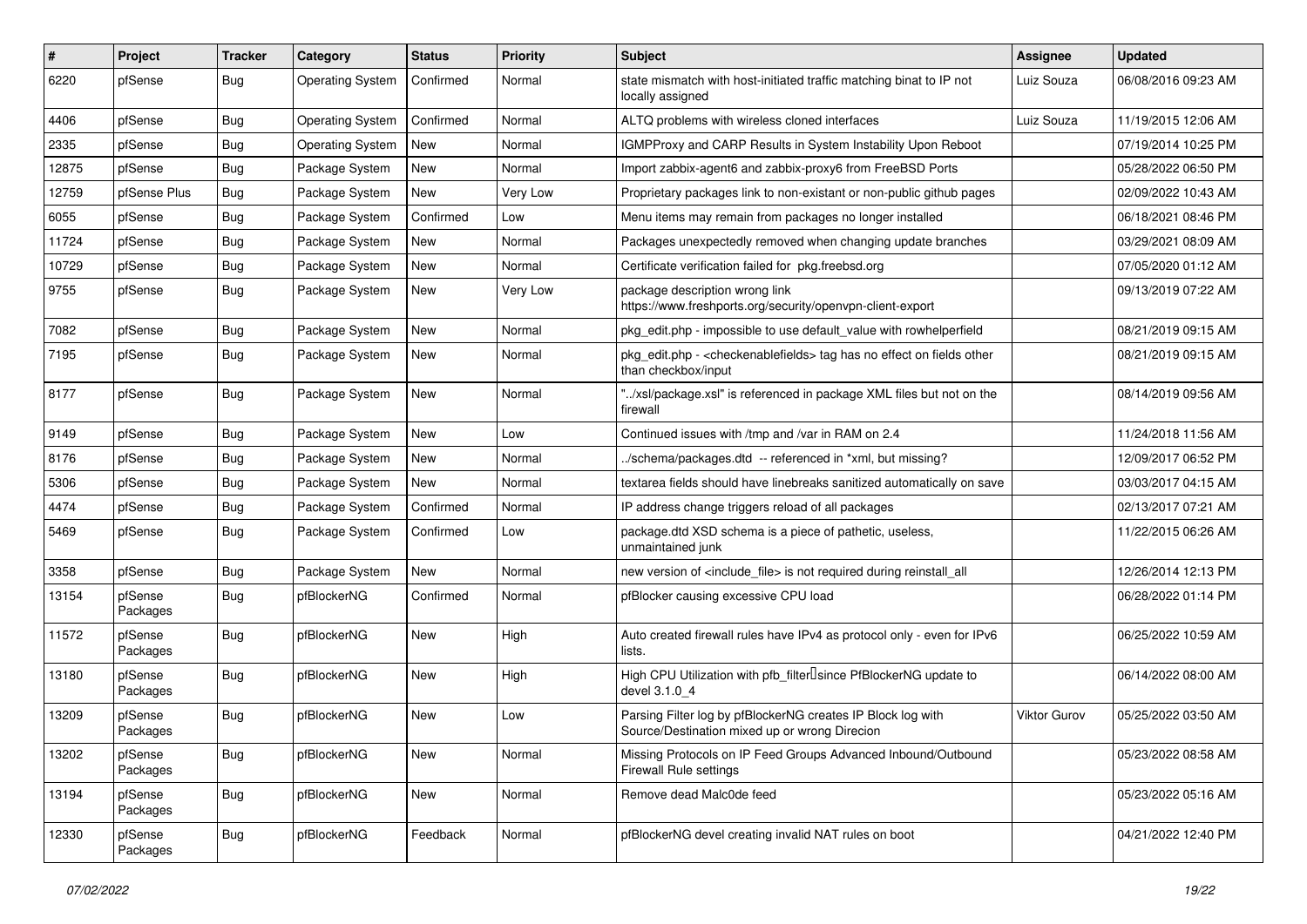| $\#$  | Project             | <b>Tracker</b> | Category    | <b>Status</b> | <b>Priority</b> | Subject                                                                                                                | <b>Assignee</b>     | <b>Updated</b>      |
|-------|---------------------|----------------|-------------|---------------|-----------------|------------------------------------------------------------------------------------------------------------------------|---------------------|---------------------|
| 11398 | pfSense<br>Packages | Bug            | pfBlockerNG | New           | Normal          | pfBlocker upgrade hangs forever                                                                                        |                     | 04/21/2022 12:39 PM |
| 12916 | pfSense<br>Packages | Bug            | pfBlockerNG | New           | Normal          | pfBlockerNG-devel cron job does not trigger xmlrpc sync                                                                | Viktor Gurov        | 04/11/2022 12:55 PM |
| 13018 | pfSense<br>Packages | <b>Bug</b>     | pfBlockerNG | New           | Normal          | TLD and DNSBL Safesearch DOH conflict disables TLD block when<br>conflicting DOH FQDN is deselected or whitelisted     |                     | 04/01/2022 05:59 PM |
| 12706 | pfSense<br>Packages | Bug            | pfBlockerNG | Feedback      | Normal          | pfBlockerNG and unbound does not work after switching /var to RAM<br>disk                                              | <b>Viktor Gurov</b> | 03/24/2022 10:47 AM |
| 12822 | pfSense<br>Packages | <b>Bug</b>     | pfBlockerNG | New           | Normal          | IPv4 Source ASN format not working                                                                                     |                     | 02/18/2022 10:47 AM |
| 12423 | pfSense<br>Packages | Bug            | pfBlockerNG | Feedback      | Normal          | Dashboard shows "SQLite database missing, Force Reload DNSBL to<br>recover!"                                           |                     | 12/31/2021 01:06 PM |
| 12414 | pfSense<br>Packages | Bug            | pfBlockerNG | Feedback      | Normal          | DNSBL SafeSearch page displays input validation error if DoH / DoT<br>blocking is not enabled                          |                     | 12/30/2021 02:49 PM |
| 12033 | pfSense<br>Packages | Bug            | pfBlockerNG | New           | Normal          | maxmindb and _sqlite3 modules not found                                                                                |                     | 10/01/2021 04:42 AM |
| 11414 | pfSense<br>Packages | <b>Bug</b>     | pfBlockerNG | New           | Normal          | Enabling feed "Public_DNS4_all" breaks some Google services                                                            |                     | 02/13/2021 02:46 AM |
| 11261 | pfSense<br>Packages | <b>Bug</b>     | pfBlockerNG | New           | Normal          | pfBlockerNG ASN numbers in IPv4 (/IPv6) Custom_List generate<br>error(s) "Invalid numeric literal at line 1, column 7" |                     | 01/28/2021 08:34 AM |
| 11040 | pfSense<br>Packages | Bug            | pfBlockerNG | New           | Normal          | pfb_filter core faults when clearing firewall log                                                                      |                     | 11/07/2020 01:44 PM |
| 10590 | pfSense<br>Packages | Bug            | pfBlockerNG | New           | Normal          | pfBlockerNG: Invalid argument supplied for foreach()                                                                   |                     | 05/26/2020 08:22 AM |
| 10526 | pfSense<br>Packages | Bug            | pfBlockerNG | New           | Normal          | Package pfBlockerNG Crashes on Alert view                                                                              |                     | 05/04/2020 08:59 AM |
| 10278 | pfSense<br>Packages | <b>Bug</b>     | pfBlockerNG | New           | Normal          | pfBlockerNG: Formatting issue on DNSBL stats page                                                                      |                     | 02/24/2020 01:36 PM |
| 10252 | pfSense<br>Packages | Bug            | pfBlockerNG | New           | High            | pfblockerng-devel                                                                                                      |                     | 02/11/2020 05:18 PM |
| 10253 | pfSense<br>Packages | Bug            | pfBlockerNG | New           | Normal          | pfblockerng-devel uses user interface for VIP causing issues with<br>other services                                    |                     | 02/11/2020 09:17 AM |
| 10188 | pfSense<br>Packages | <b>Bug</b>     | pfBlockerNG | New           | Normal          | Reputation tab is not working                                                                                          |                     | 01/24/2020 10:06 AM |
| 10164 | pfSense<br>Packages | <b>Bug</b>     | pfBlockerNG | New           | Normal          | pfBlockerNG dashboard widget position is not maintained when<br>updating                                               |                     | 01/06/2020 10:06 AM |
| 9676  | pfSense<br>Packages | <b>Bug</b>     | pfBlockerNG | New           | Normal          | AS lookup fails                                                                                                        |                     | 12/26/2019 12:17 AM |
| 9999  | pfSense<br>Packages | <b>Bug</b>     | pfBlockerNG | New           | Normal          | unbound fatal error if System Domain in DNSBL and System Domain<br>Local Zone Type is Redirect                         |                     | 12/25/2019 08:10 AM |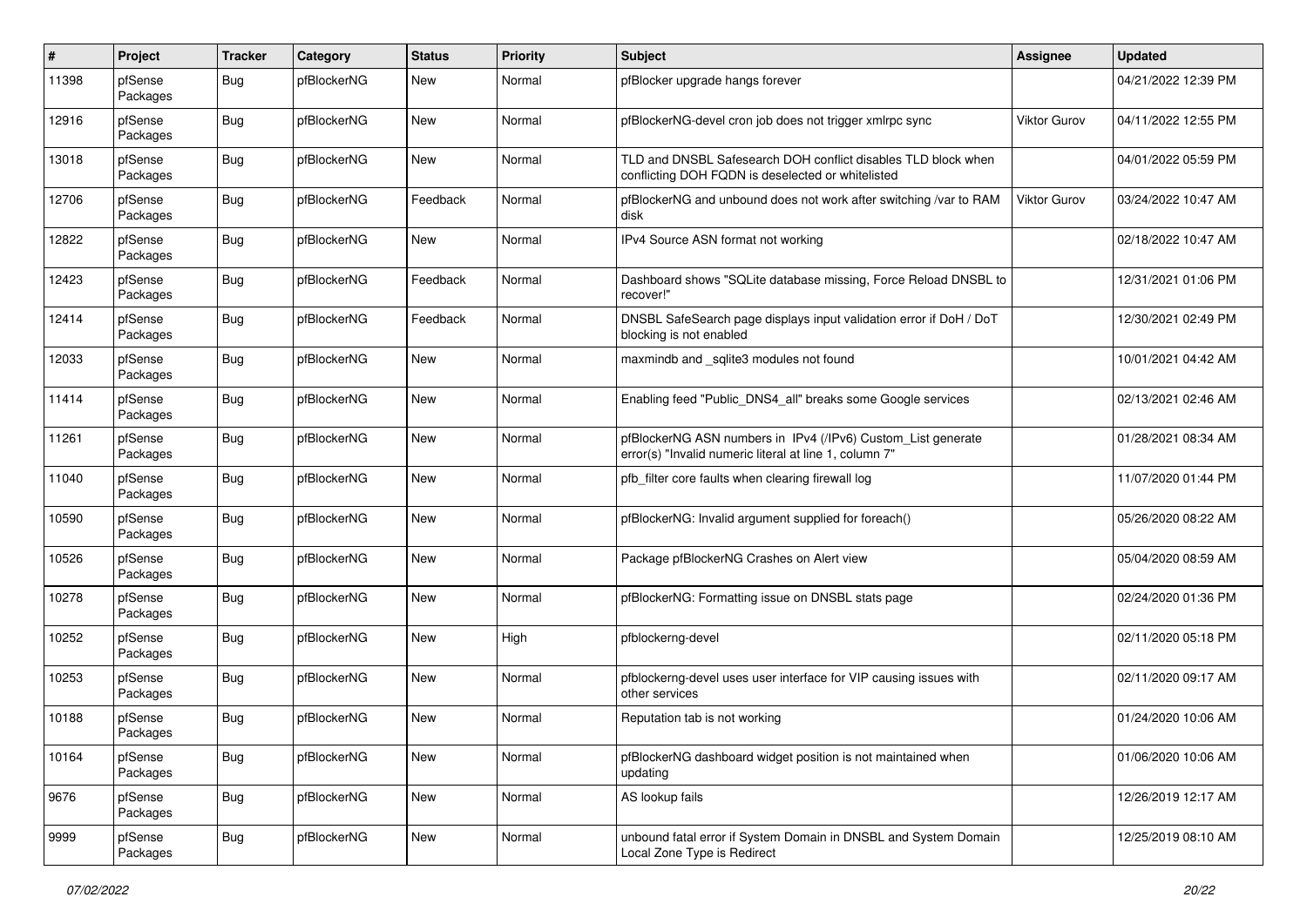| $\pmb{\#}$ | Project             | <b>Tracker</b> | Category              | <b>Status</b> | <b>Priority</b> | <b>Subject</b>                                                                                                                   | Assignee       | <b>Updated</b>      |
|------------|---------------------|----------------|-----------------------|---------------|-----------------|----------------------------------------------------------------------------------------------------------------------------------|----------------|---------------------|
| 9724       | pfSense<br>Packages | <b>Bug</b>     | pfBlockerNG           | New           | High            | pfblockerng-firewall-filter-service-will-not-start                                                                               |                | 09/05/2019 06:32 AM |
| 9707       | pfSense<br>Packages | Bug            | pfBlockerNG           | <b>New</b>    | Normal          | Some networks already existing in deny Feeds are not stopped even<br>if existing in custom deny list                             |                | 08/28/2019 10:03 AM |
| 9662       | pfSense<br>Packages | Bug            | pfBlockerNG           | New           | Normal          | PfblockerNG do not update after pfsense reboot and wait for next cron<br>task                                                    |                | 08/20/2019 09:00 AM |
| 13317      | pfSense             | <b>Bug</b>     | PHP Interpreter       | Feedback      | Normal          | `array_filter`` PHP Errors in ``interfaces.inc``                                                                                 | Reid Linnemann | 06/30/2022 11:46 AM |
| 10692      | pfSense<br>Packages | Bug            | <b>PIMD</b>           | Feedback      | Normal          | PIMD starts twice at boot                                                                                                        |                | 04/21/2022 12:40 PM |
| 12907      | pfSense<br>Packages | <b>Bug</b>     | <b>PIMD</b>           | Feedback      | Normal          | PIMD: Nonexistent interfaces should be hidden/disabled in pimd.conf<br>before bringing up the service                            |                | 03/07/2022 03:51 PM |
| 12538      | pfSense<br>Packages | Bug            | <b>PIMD</b>           | New           | Normal          | PIMD sub-interface bug                                                                                                           |                | 11/20/2021 09:44 PM |
| 10791      | pfSense<br>Packages | Bug            | PIMD                  | <b>New</b>    | Normal          | Valid (vlan)interfaces do not get vif reporting "Invalid phyint address"                                                         |                | 10/06/2020 09:20 AM |
| 13307      | pfSense             | <b>Bug</b>     | PPP Interfaces        | New           | High            | PPP interface custom reset date/time Hour and Minute fields do not<br>properly handle "0" value                                  |                | 06/28/2022 12:01 PM |
| 5253       | pfSense             | Bug            | <b>PPP</b> Interfaces | <b>New</b>    | Normal          | 3gstats.php 100% CPU                                                                                                             |                | 01/08/2022 05:02 PM |
| 8512       | pfSense             | <b>Bug</b>     | <b>PPP</b> Interfaces | New           | Normal          | PPPoE reconnect fails after interface flap                                                                                       |                | 08/20/2019 10:06 AM |
| 8804       | pfSense             | <b>Bug</b>     | <b>PPP</b> Interfaces | New           | Normal          | Netgate SG-1000 PPPoE Keepalives not prioritized, internet drops                                                                 |                | 08/20/2019 10:06 AM |
| 9192       | pfSense             | <b>Bug</b>     | <b>PPP</b> Interfaces | <b>New</b>    | Normal          | PPPoE daemon selects wrong interface                                                                                             |                | 08/20/2019 10:05 AM |
| 6255       | pfSense             | <b>Bug</b>     | PPP Interfaces        | Confirmed     | Low             | PPP Country/Provider/Plan configuration not saved                                                                                |                | 04/25/2016 07:15 PM |
| 3326       | pfSense             | <b>Bug</b>     | PPP Interfaces        | New           | Normal          | IPv6 only PPPoE connection                                                                                                       |                | 11/18/2013 09:37 AM |
| 9295       | pfSense             | <b>Bug</b>     | <b>PPPoE Server</b>   | New           | Very High       | IPv6 PD does not work with PPPOE (Server & Client)                                                                               |                | 05/15/2022 10:53 AM |
| 12436      | pfSense             | Bug            | <b>PPPoE Server</b>   | <b>New</b>    | Normal          | Pppoe server config gui does not allow setting of chap authentication,<br>and sets the network start address for allocation to 0 |                | 10/21/2021 08:15 AM |
| 11296      | pfSense             | Bug            | Routing               | <b>New</b>    | Normal          | Static route targets may still reachable via default route when the<br>gateway they should route through is down                 | Viktor Gurov   | 06/28/2022 12:01 PM |
| 12950      | pfSense             | Bug            | Routing               | New           | Normal          | OpenVPN as default gateway does not get set at boot time                                                                         |                | 04/09/2022 05:46 PM |
| 12850      | pfSense             | <b>Bug</b>     | Routing               | New           | Low             | Console error during boot: "route: route has not been found"                                                                     |                | 02/22/2022 08:27 AM |
| 7352       | pfSense             | <b>Bug</b>     | Routing               | New           | Normal          | pfSense IPv6 static route is dumped after a WAN flap                                                                             |                | 01/20/2022 09:35 AM |
| 8066       | pfSense             | <b>Bug</b>     | Routing               | New           | Normal          | Static routes not applied when they go out a interface using carp                                                                |                | 11/08/2017 02:04 AM |
| 9698       | pfSense             | <b>Bug</b>     | <b>RRD Graphs</b>     | New           | Normal          | Monitoring graphs do not retain state after auto-refresh                                                                         |                | 08/26/2019 02:09 AM |
| 7314       | pfSense             | <b>Bug</b>     | <b>RRD Graphs</b>     | New           | Low             | Discrepancy in ntp monitoring view                                                                                               |                | 02/24/2017 08:37 PM |
| 2138       | pfSense             | <b>Bug</b>     | <b>RRD Graphs</b>     | New           | Normal          | RRD Wireless graph broken in BSS mode                                                                                            |                | 02/06/2016 04:59 AM |
| 1186       | pfSense             | <b>Bug</b>     | <b>RRD Graphs</b>     | Confirmed     | Normal          | When in pure routing mode the rrd graphs are blank                                                                               |                | 09/16/2015 04:31 PM |